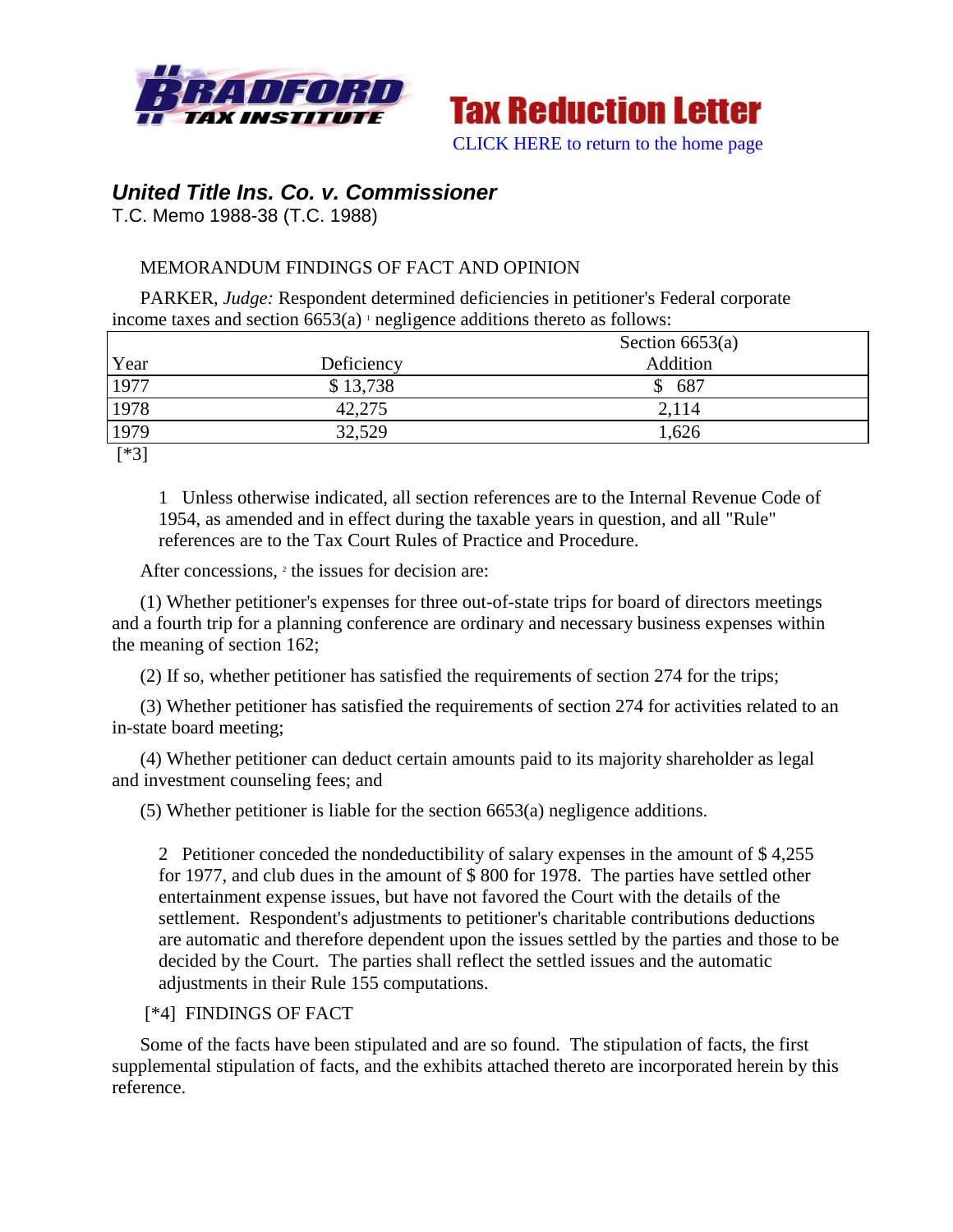Petitioner is a North Carolina corporation with its principal place of business in Raleigh, North Carolina. Petitioner filed its Federal corporate income tax returns (Forms 1120) for the years in issue with the Internal Revenue Service Center in Memphis, Tennessee.

Petitioner was incorporated on January 30, 1975. Since its incorporation, petitioner has maintained only one corporate office, which at all times pertinent hereto has been in Raleigh, North Carolina. Petitioner is a real estate title insurance company doing business solely within the State of North Carolina, and principally in the eastern part of North Carolina.

## *The North Carolina Real Estate Title Insurance Industry*

In most North Carolina real estate transactions (residential and commercial) where the purchaser finances the acquisition, the lender requires the purchaser to obtain real estate title insurance. A title insurance company cannot insure a title until an attorney licensed [\*5] to practice law in North Carolina has examined the public records and rendered an opinion <sup>3</sup> on the title. See N.C. Gen. Stat. sec. 58-132(a) (1982). The opinion may not be rendered by an employee of the title insurance company. See N.C. Gen. Stat. sec. 58-132(a) (1982). Thus, in the ordinary course of a real estate transaction, an attorney is designated to examine the public records and render an opinion on this title.

3 North Carolina law requires an "opinion." N.C. Gen. Stat. sec. 58-132(a) (1982). However, throughout the trial and in the briefs the parties and witnesses use the phrases "title opinion," "report on title," "certificate of title," and similar phrases interchangeably. There is a debate among North Carolina real estate attorneys as to whether a document containing title information submitted to a title insurance company is an opinion or a report, but in either event these documents contain essentially the same information.

In a residential transaction, the lender, after approving the loan, sends closing instructions to a real estate attorney. In such instructions the lender usually designates the title insurance company to which the attorney is to [\*6] deliver the title opinion so that insurance may be obtained. The lender often designates a title insurance company with which it is affiliated. The lender's choice may also be influenced by the realtor or by the developer. If the attorney prefers to use a different title insurance company, he can request the lender's permission to do so, but such a request is seldom made. In other instances, the attorney is free to send his title opinion to the title insurance company of his choice. The purchaser of a residential property generally plays no role in deciding which title insurance company will issue the policy.

In a commercial transaction, the attorney usually picks the title insurance company. An attorney chooses a particular title insurance company because of the company's expertise, the quality of service provided, and the attorney's relationship with the company -- in other words the company with which the attorney likes doing business.

When a title insurance company receives an application for insurance and the accompanying title opinion, it reviews the opinion to assess insurability against adverse claims. Claims can arise from information in the title opinion or from [\*7] patent or latent defects in the title. A title insurance policy insures the ownership of the property subject to the specific exceptions enumerated in the policy and also subject to the standard exclusions that are the boilerplate language of the policy. <sup>4</sup> In determining whether to insure a title and whether any exceptions should be inserted in the policy, the title insurance company relies upon the title opinion. The opinion reflects the attorney's search of the public records regarding the ownership of an encumbrances on the property. A title insurance company has no control over how the attorney conducts his search of the public records or whether the attorney has someone else, such as a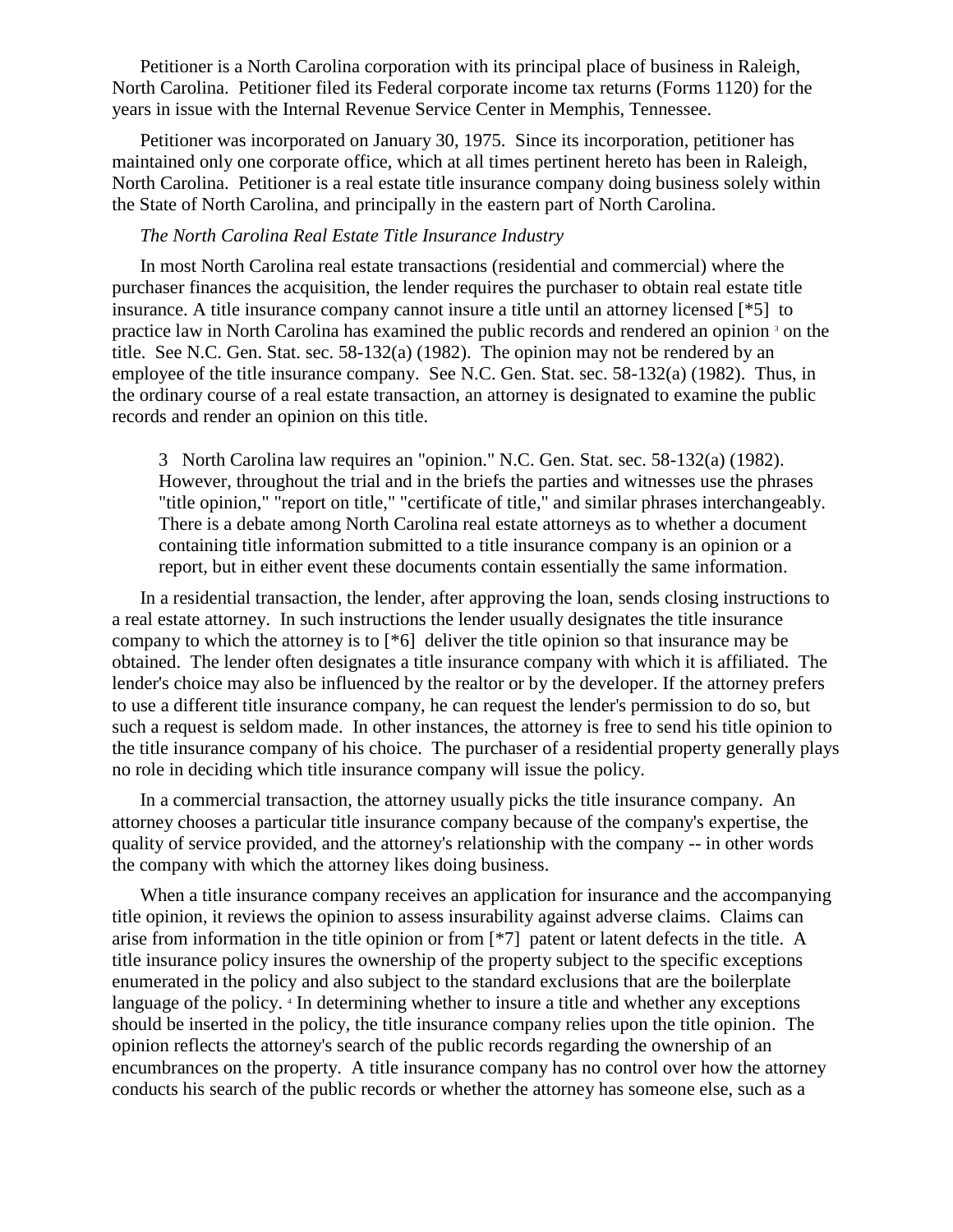paralegal, actually perform the search. A title insurance company cannot afford to double-check the attorney's opinion by searching the records itself. Thus, in making their underwriting decisions, title insurance companies are almost wholly dependent upon the attorneys for whom they accept title opinions.

4 There are four types of title insurance policies: a lender's policy, two types of owner's policies, and a construction loan policy. In North Carolina, a lender's policy insures the deed of trust securing the loan.

[\*8] Because of their dependence on attorneys, most North Carolina title insurance companies maintain an "approved attorneys list," a list of attorneys from whom the company will accept insurance applications and accompanying title opinions. Before placing an attorney on their approved attorneys list, some companies require the attorney to fill out an application form giving information about the attorney's background and experience. The companies usually try to verify the information by contacting other companies for which the attorney claims to be approved and attorneys listed as references. Some title insurance companies rely primarily on information from other attorneys. When title insurance companies solicit business from an attorney, they also solicit the names of other attorneys who do real estate work. When such a company receives an insurance application from an attorney not on its approved attorneys list, the company checks with other attorneys about the applying attorney's reputation. Some companies are liberal with their approved attorneys list; other companies are more restrictive. Petitioner is quite restrictive and selective in placing an attorney on its approved [\*9] attorneys list.

The North Carolina real estate title insurance business is highly competitive. Each title insurance company vies for the referral of business primarily from real estate attorneys, but also from lenders, realtors, and developers. The market is particularly competitive because all title insurance companies are selling essentially the same product -- standard American Land Title Association title insurance policies. In addition, their rate structures are essentially identical. The only way a title insurance company can effectively differentiate its product is by demonstrating the company's financial soundness and by providing the best service possible.

During the years in issue, North Carolina title insurance companies used a number of marketing techniques to solicit business from real estate attorneys. Many companies had their employees take attorneys to lunch, dinner, and sporting events such as local college football and basketball games. Some title insurance companies had their employees call on attorneys at their offices, but this was not particularly effective because it disturbed busy attorneys during their working hours. A number of companies sponsored [\*10] cocktail parties at regular bar association meetings and educational seminars that were open to all members of the bar. Many title insurance companies advertised in state and local bar association publications. Companies also provided attorneys with pens, rulers, notepads, and calendars bearing the company's name. Some title insurance companies gave small Christmas presents to attorneys who sent them substantial business. The gifts, usually jars of jelly or preserves, pickles, or oranges, were of nominal value. Finally, some companies sponsored luncheons, informational brochures or newsletters, and courier services for attorneys and others in the real estate industry. In general, these practices may stimulate business and goodwill, provide a form of advertising, and facilitate the company's need to provide services to attorneys and other real estate professionals.

#### *Petitioner's Background*

Petitioner was organized on January 30, 1975, by give individuals, including Charles L. Hinton III (Hinton), Walter R. Davis (Davis), 5 and Herbert L. Toms, Jr. (Toms). Of the 60,000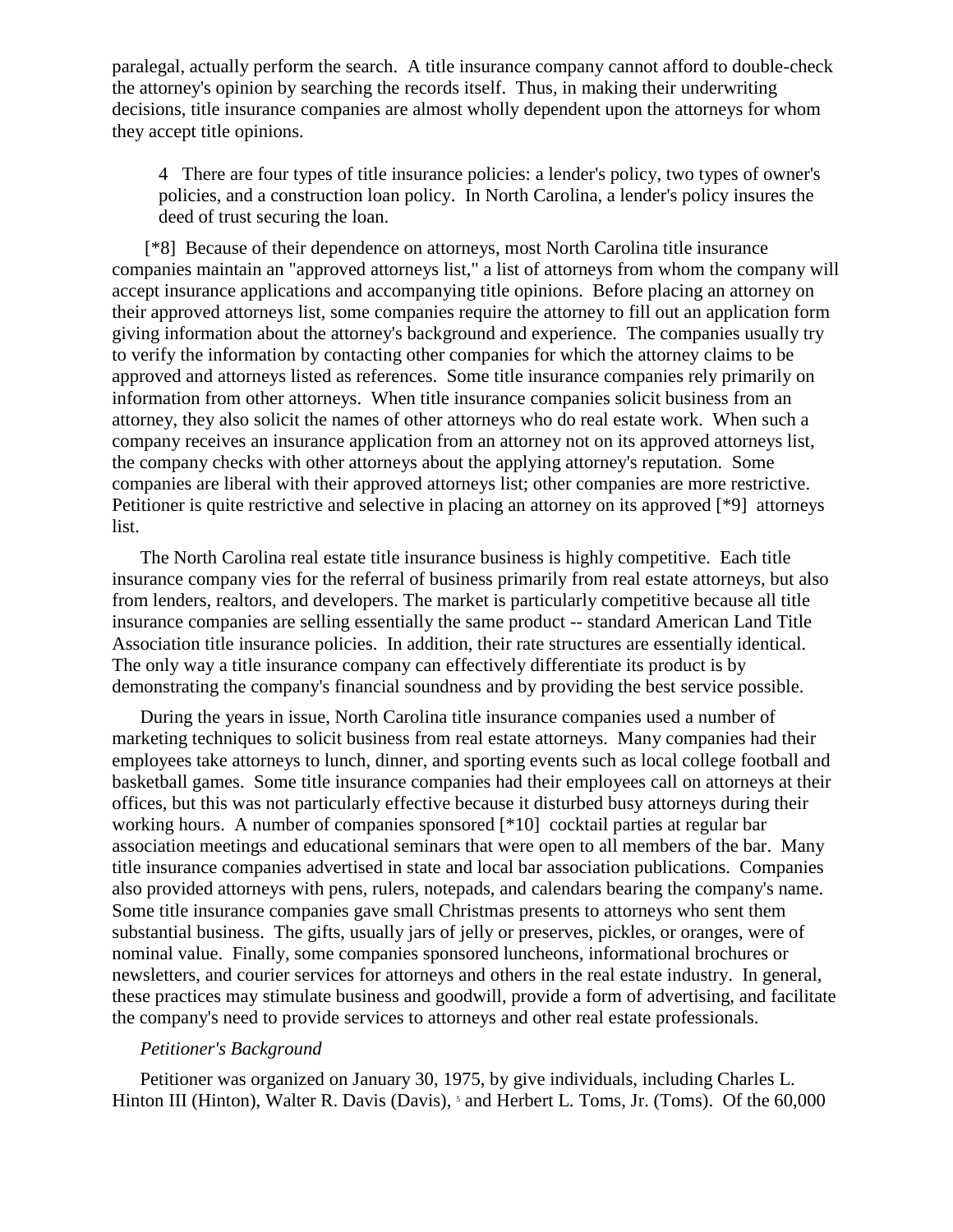authorized and issued shares of petitioner's stock, Davis and Hinton originally acquired 21,000 shares [\*11] each, and Toms acquired 12,000 shares. Hugh Cannon (Cannon) and Richard G. Singer (Singer) were also original shareholders of petitioner, but the record does not indicate how many shares each of them owned. By mid-1977, Hinton had purchased the stock of Cannon and Singer and had acquired other shares so that he owned 75 percent of petitioner's stock. By December 8, 1978, Hinton had acquired Davis' stock and had become petitioner's sole shareholder. On December 26, 1978, Hinton transferred 10,000 shares to his mother, Mrs. Rebecca M. Davis, thereby reducing his holdings to about 83 percent.

5 At that time, Davis was married to Hinton's mother, Rebecca M. Davis. Respondent characterizes Mr. Davis as Hinton's "father-in-law," a term rarely used for a stepfather.

During the years in issue, petitioner had betweeen 11 and 14 members on its board of directors. Of these directors, only Davis, Hinton, Toms, and Singer were inside directors, having at sometime during the years in issue an interest in petitioner as a shareholder, officer, or employee. The remaining directors were independent outside directors who were practicing real estate attorneys in eastern North Carolina. [\*12] <sup>6</sup> During the years in issue, all of petitioner's outside directors referred business to petitioner.

6 Respondent on brief characterizes these independent outside directors as "honorary board members," a meaningless term which respondent seems to use in a pejorative sense. There is nothing in the record to suggest that these outside directors did not fully perform their duties as members of petitioner's board of directors.

At the first meeting of petitioner's initial incorporators, held on February 13, 1975, Toms was elected president and general counsel and his compensation was set at \$ 40,000 per year. Hinton was elected secretary and treasurer. No compensation was set for any other officer or employee, except that the board resolved to reimburse the officers for reasonable expenses incurred in furtherance of petitioner's business. During the years in issue, Toms and Hinton remained in their respective positions, and Davis was chairman of the board.

Toms, petitioner's president and general counsel, was graduated from the University of North Carolina School of Law in 1958. He practiced law in Raleigh, North Carolina until 1966. From 1966 until petitioner's organization [\*13] in 1975, Toms served as president and general counsel for two of petitioner's competitors. Toms bears primary responsibility for petitioner's underwriting decisions. During the years in issue, Toms and two secretaries were petitioner's only full-time employees. Toms compensation for the years 1977 to 1979 was \$ 42,800, \$ 52,125, and \$ 64,100, respectively.

Petitioner was one of about 21 companies that issued title insurance in North Carolina during the years in issue. A number of these companies issued very little title insurance measured by premium volume. In terms of both assets and premium volume, petitioner was substantially smaller than most of its primary competitors. Because of petitioner's relatively limited capital, Toms adopted a conservative underwriting philosophy to minimize petitioner's risk of loss from adverse claims under its policies. For the three years in issue, petitioner incurred total losses of only \$ 700, which compares very favorably with its competitors' losses.

Like other title insurance companies, petitioner relied on attorneys' title opinions in issuing its policies. Because of this necessary reliance, petitioner and its competitors want to [\*14] know about an attorney's practice philosophy and procedure, education, and real estate knowledge. Toms believes that the only way to truly learn these things is to get to know the attorney. Because of its conservative underwriting philosophy, petitioner is quite selective in the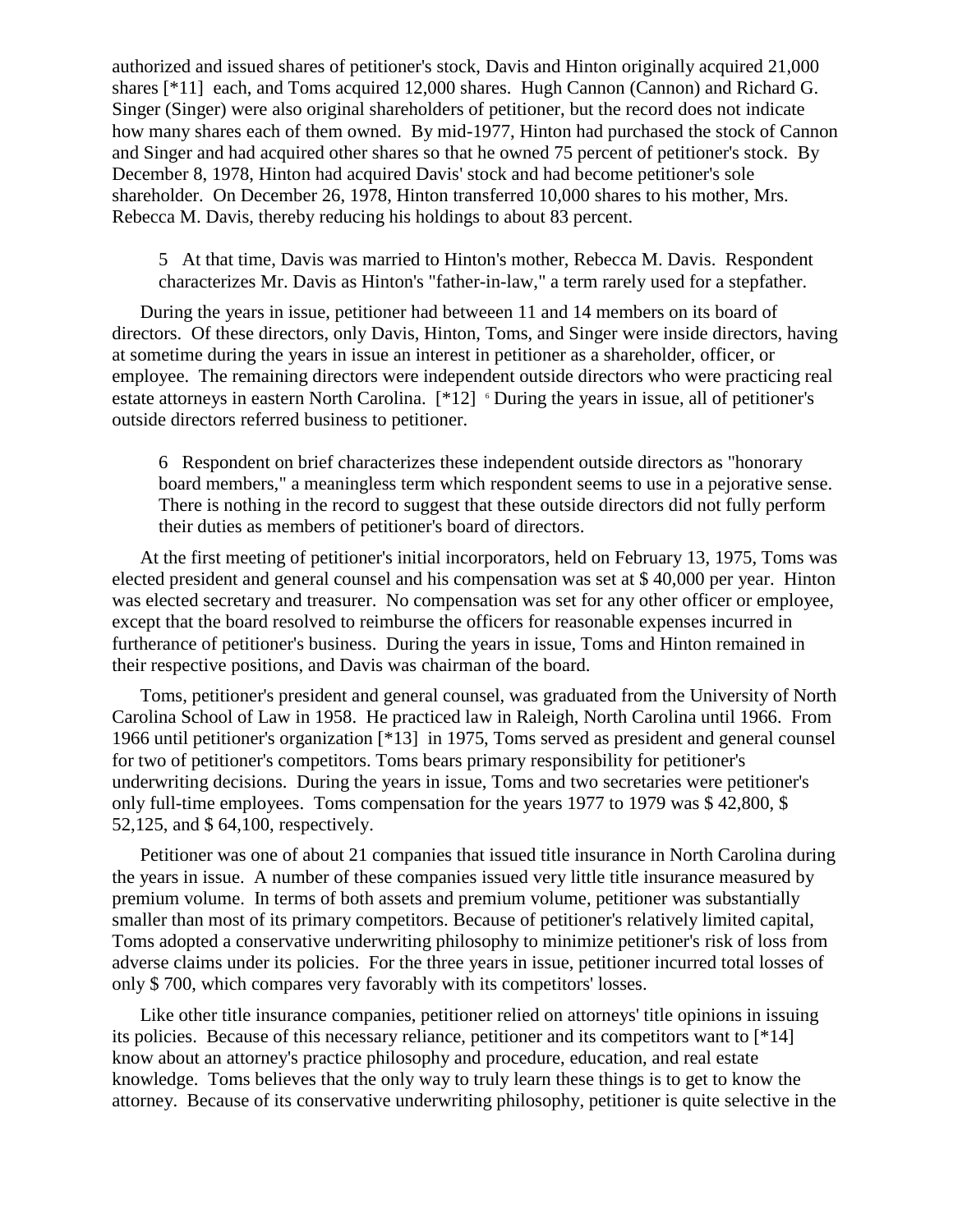attorneys, lenders, developers, and realtors with whom it does business. Petitioner's decision to place an attorney on its approved attorneys list is based on all the information it can obtain about the attorney and his practice philosophy and procedure, education, and real estate knowledge. In addition to being a new and relatively small company during the years before the Court, petitioner operated under other competitive disadvantages. Many of petitioner's competitors were affiliated with or controlled by national title insurance companies, or major North Carolina lenders and law firms, which provided business to the competitors.

Because of its competitive disadvantages, petitioner did not use many of the customary marketing techniques used by other title insurance companies. Toms thought such techniques were too broad and general in scope. Instead, petitioner focused its efforts on establishing [\*15] and maintaining close business relationships with selected real estate attorneys and other real estate professionals who could refer business to petitioner. Petitioner also wanted to educate those selected individuals about petitioner's conservative underwriting philosophy, petitioner's dependence on attorney's title opinions, and particular problems petitioner encountered in underwriting titles.<sup>7</sup>

7 For example, petitioner has communicated to these attorneys that it will not issue a policy if the title opinion is "tacked." An opinion is tacked when an attorney obtains a prior title insurance policy on the property and just updates the opinion by checking the public records only from the effective date of the prior policy forward. As far as Toms knows, petitioner is the only North Carolina title insurance company that refuses to accept tacked opinions.

In pursuance of these marketing and educational purposes, petitioner sponsored seminars on current topics for real estate attorneys and others in the field. Petitioner advertised the seminars throughout the state and they were open to all members of the bar. Some of the seminars were held the day after a meeting of petitioner's [\*16] board. On at least two such occasions, petitioner hosted cocktail and dinner parties after its board meeting so that its directors could meet the seminar speakers. Petitioner also published a legal news bulletin about current developments in the North Carolina real estate industry. In addition to its seminars and and bulletin, petitioner entertained real estate attorneys, lenders, developers, and realtors during the years in issue. Petitioner took these individuals to college basketball and football games, out to dinner or for drinks, and on yachting excursions, and hosted cocktail and dinner parties, golf outings, and dances. The deductibility of the expenses petitioner incurred for these activities is not at issue in this case. In addition to these activities, petitioner incurred other travel and entertainment expenses that are at issue.

#### *Petitioner's Out-of-State Trips*

## *Board Meeting Trips in General*

During the years before the Court petitioner sponsored three out-of-state board meetings. <sup>8</sup> The board meetings were held in New Orleans, Louisiana, Las Vegas, Nevada, and Dorado Beach, Puerto Rico. Petitioner took on these trips its directors and other selected [\*17] North Carolina real estate attorneys, developers, realtors, bankers, and lenders, and their spouses or friends. <sup>9</sup> Petitioner's real estate guests were the "cream of the crop" of the eastern North Carolina real estate industry. The number of persons varied from 40 on the Puerto Rico trip to 93 on the New Orleans trip. See nn.8,9, *supra.*

8 Respondent argues that these were just vacation trips and that no board meetings were actually held. Based on the record as a whole, the Court is satisfied that board meetings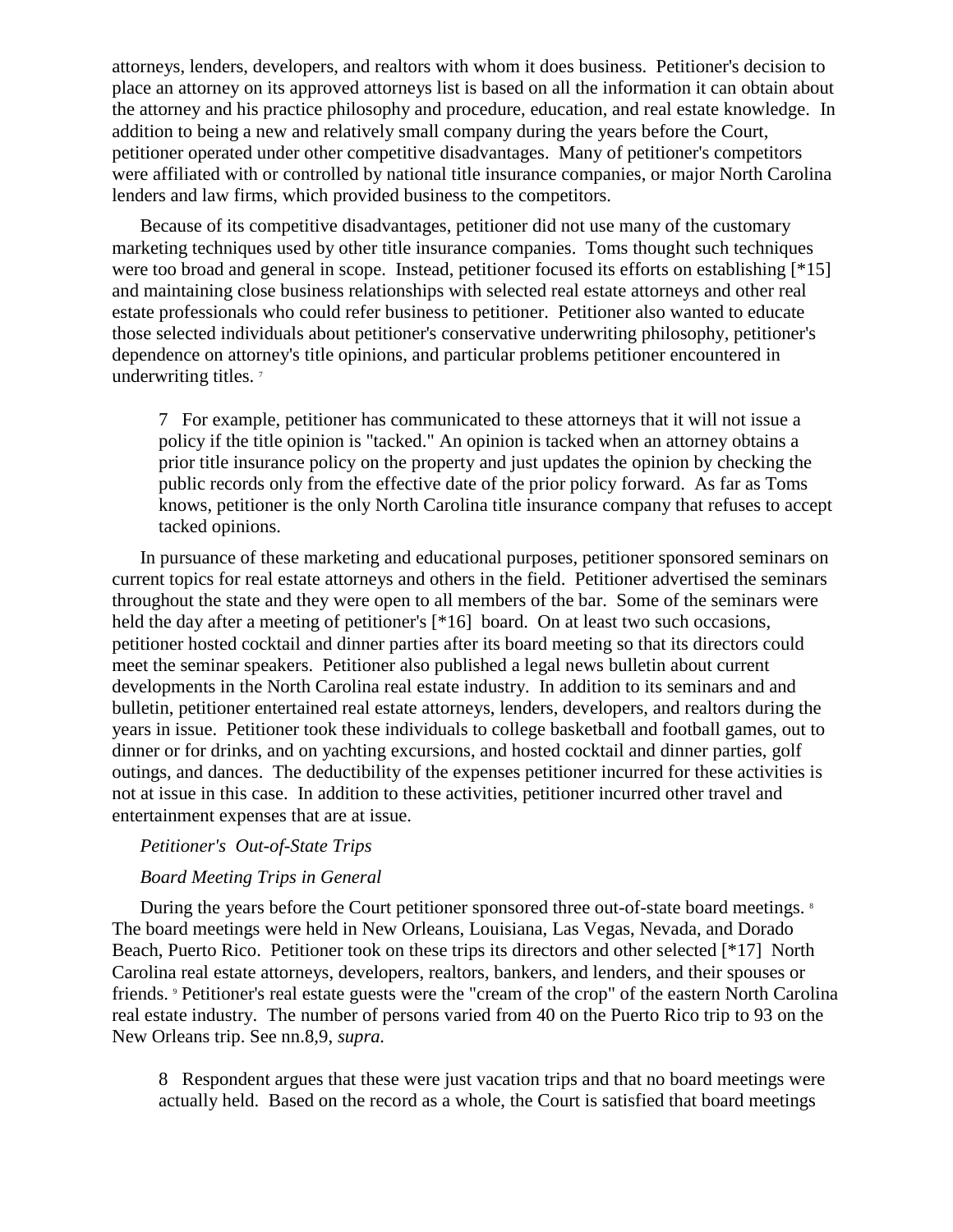were held and that substantial corporate business was conducted during each of the trips. As will be discussed below, the Court is also satisfied that these trips, at least as to the directors and real estate guests, accomplished other bona fide business purposes in the particular competitive environment in which petitioner was operating in these early years of its corporate existence.

9 An airline representative, a tour guide, and their spouses also went on the New Orleans trips.

The trips followed a common four-day pattern. The group spent most of the first day traveling from the Raleigh-Durham area to the destination. Petitioner always provided a continental [\*18] breakfast at the Raleigh-Durham airport before departure. On the morning of the second day, petitioner held a board meeting that its directors and real estate guests attended. At the board meeting, petitioner's officers and directors conducted general corporate business, including receiving operational reports from Toms and financial reports from Hinton, adding attorneys to petitioner's approved attorneys list, and electing officers. The formal corporate business led to broader discussions of topics of interest to both petitioner and its real estate guests who actively participated in such discussions. These topics included petitioner's conservative underwriting philosophy and the ramifications thereof, its approved attorneys list, particular policies petitioner had issued and the underlying transactions, and many technical problems encountered in the real estate businesses and practices of petitioner and its real estate guests. These business discussions continued and carried over into informal conversations among petitioner's directors and real estate guests during meals and other activities that took place on the trip. The record does not establish that the spouses and friends [\*19] and other non-real estate guests participated in any of these business discussions or activities; their role was purely social.

After the board meeting, petitioner's directors and real estate guests had the rest of the second day and the third day at leisure. The group spent most of the fourth day returning to the Raleigh-Durham area. In addition to the board meeting, petitioner hosted other activities of a social nature during the trips.

Petitioner sponsored the out-of-state board meetings for a number of business reasons and derived a number of benefits from them. The out-of-state board meetings enabled Toms and petitioner's directors to learn about the philosophy, procedures, and expertise of the real estate guests. Toms used this knowledge in his underwriting decisions and petitioner's directors used it in considering attorneys for petitioner's approved attorneys list. Petitioner explained to its real estate guests its particular underwriting philosophy and what petitioner expected from attorneys with whom it dealt. During the board meetings, petitioner revealed confidential information about its operations and financial soundness to its real estate guests so they could [\*20] be confident that petitioner, although a newcomer to the industry, stood solidly behind its insurance policies. At the board meetings, petitioner received input from its real estate guests on a variety of topics including petitioner's approved attorneys list, petitioner's conservative underwriting philosophy, and a number of technical problems as well. Petitioner's directors and real estate guests also discussed recent developments in the industry. Petitioner demonstrated to its real estate guests that although it was a young company its management was experienced and capable of handling any problem encountered. During these out-of-state trips, petitioner's real estate guests established working relationships with Toms such that they felt comfortable contacting Toms about title problems they encountered in their real estate businesses and practices. Petitioner's real estate guests also learned how to handle various problems and met other real estate professionals they could call on for advice. The out-of-state board meetings allowed petitioner to advertise its services and expertise to a select group of real estate professionals who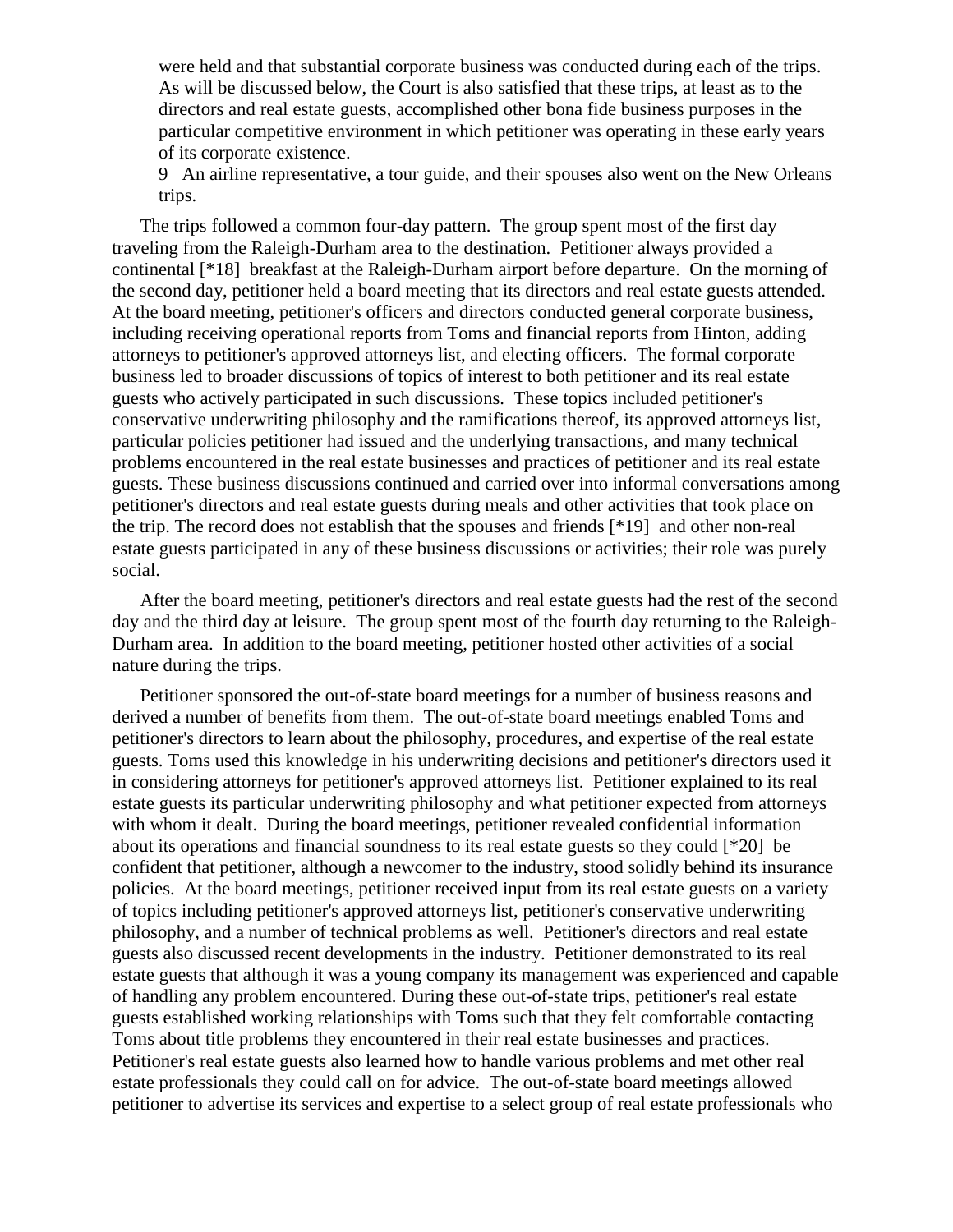were critical to its success or failure and [\*21] to do so more effectively than by other means of advertising. Finally, petitioner learned of potential sources of new business.

Petitioner's real estate guests were experienced real estate attorneys, businessmen, and lenders whose opinions petitioner valued. Petitioner selected these guests because it thought they would appreciate petitioner's conservative philosophy and method of operation, and therefore would be more willing to do business with petitioner and otherwise contribute to petitioner's development.

Petitioner's real estate guests were engaged in demanding businesses and legal practices. Petitioner believed that holding the board meetings out-of-state was necessary to ensure that the individuals it wanted to attend would do so. Holding the meetings at resort locations on four-day trips increased the willingness of petitioner's real estate guests to attend because it forced them to make plans in advance and set aside time for the trips and got them away from the daily demands upon their time.

Petitioner invited the spouses because petitioner believed that too was necessary to insure good attendance. The fact that their spouses were invited made attendance more [\*22] attractive to some of petitioner's real estate guests, but was not a determinative factor. Real estate guests would have attended even if their spouses had not been invited. Petitioner's real estate guests attended because they were pleased to be invited on such nice trips and felt honored to be included in a select group of such well-respected members of the North Carolina real estate industry.

After the trips, petitioner received letters from some of its directors and real estate guests in regard to the trips. The relationship between petitioner's principals and petitioner's real estate guests was essentially a business or professional relationship. Invitations to these out-of-state board meetings did not involve reciprocal social entertainment among personal friends, and most of petitioner's guests never entertained Toms or Hinton on similar trips or at any other social activities.

Many of petitioner's directors and real estate guests had referred business to petitioner before the trips, and petitioner hoped they would continue to make such referrals after the trips. Petitioner's directors and real estate guests did not refer all of their title insurance business to petitioner. [\*23] Petitioner's directors and real estate guests referred business to petitioner because of the relationships they established with petitioner's officers and because of petitioner's efficiency and competence in handling title insurance policies. However, there is no evidence that the referrals were in any way a quid pro quo for the invitations to the out-of-state board meetings. There is no evidence that any of petitioner's competitors hosted similar out-of-state board meetings during the years in issue. However, real estate attorneys have asked petitioner's competitors when they were going to sponsor such trips. Since the years in issue, at least one competitor has begun to offer overseas trips to its insurance agents.

#### *New Orleans -- May 26-29, 1977*

During the period Thursday, May 26, 1977, through Sunday, May 29, 1977, petitioner sponsored a trip to New Orleans, Louisiana, during which it held its regular board meeting. Petitioner took 93 people on this trip: 10 directors, 24 real estate attorneys, 7 developers or realtors, 5 lenders, and 47 other persons including an airline representative, a tour guide, and spouses or friends.

Petitioner held its board meeting commencing [\*24] at 10:00 a.m., on Friday, May 27, 1977. In attendance were petitioner's directors and its real estate guests. In addition to the board meeting, petitioner sponsored other activities during the trip.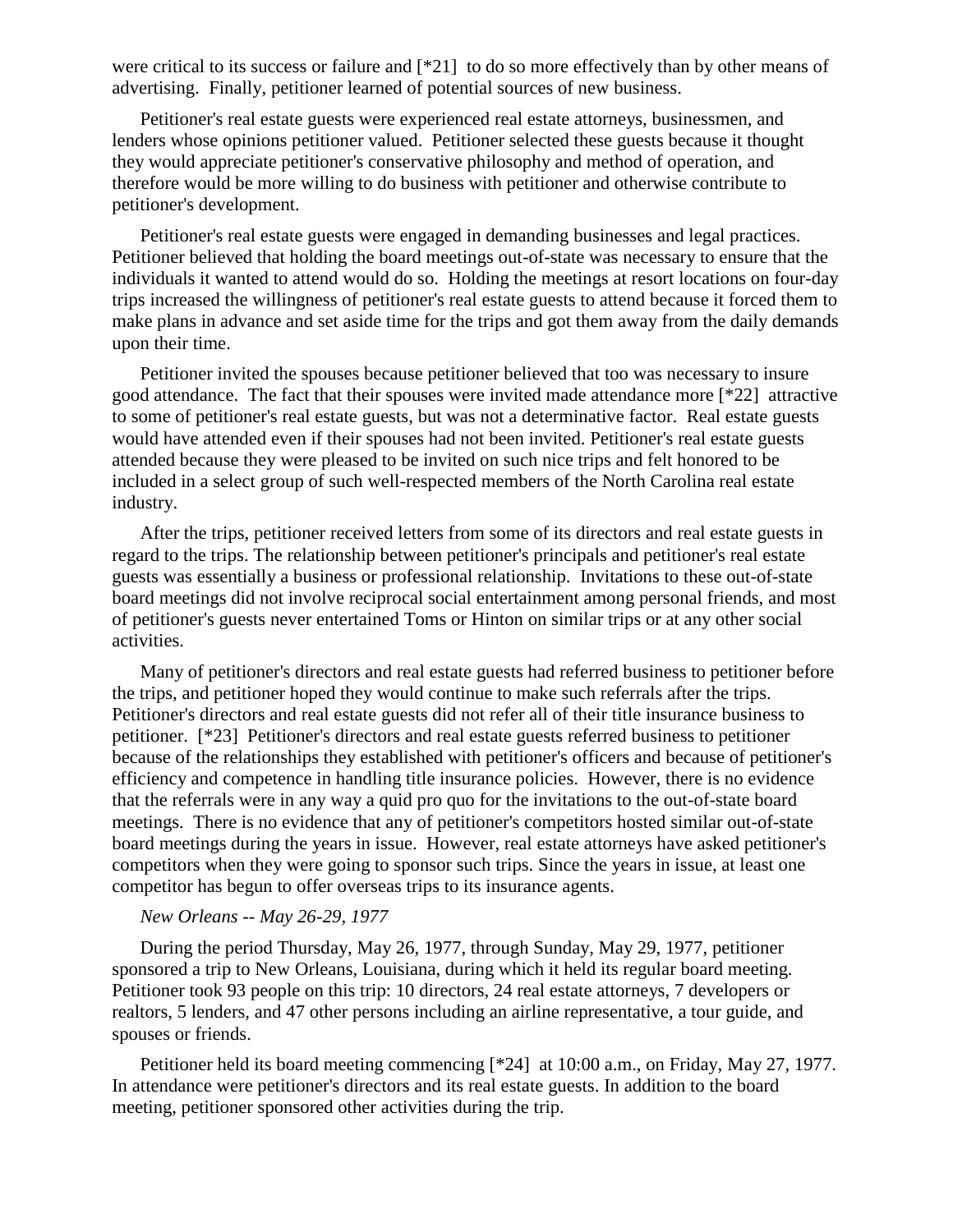Petitioner provided its directors and guests with sight-seeing brochures. Petitioner's guests went on various sightseeing tours they paid for themselves. In addition, small groups went out to dinner together. Toms took a couple of small groups to dinner. During these dinners, Toms and his guests discussed business problems petitioner encountered and recent case law developments. Toms also learned about the guests' real estate practice philosophy and other matters important to petitioner.

Petitioner also maintained a hospitality room, a large room containing tables, sofas, and chairs, as well as a small self-service bar with snacks. The room was open 24 hours and was a common gathering place for petitioner's directors and real estate guests. Petitioner's directors and real estate guests gathered there and discussed cases they had worked on or problems they shared in their real estate practices. On Sunday, May 29, just before the group left New Orleans, petitioner hosted a luncheon [\*25] for its directors and all other guests. At the end of the luncheon, Toms gave a brief speech and petitioner's guests thanked him for a wonderful trip.

Petitioner paid the round-trip airfare for all 93 of its directors and guests and for bus service between the New Orleans airport and the hotel. Petitioner also paid for the rooms and room charges of its directors and for two of its other guests and their spouses. Petitioner paid double room rates of \$ 55.75 (including tax) per night for ten rooms, a single room rate of \$ 44.94 (including tax) per night for one single room, and a \$ 278.20 (including tax) per night suite rate for a suite shared by the Hintons and the Singers. Petitioner incurred or reimbursed Toms and Hinton a total of \$ 17,173.08 for the following expenses related to the New Orleans trip:

| Expense                     | Amount      |
|-----------------------------|-------------|
| Round-trip airfare          | \$10,947.74 |
| Bus service                 | 692.10      |
| Rooms                       | 2,638.62    |
| Room charges *              | 494.47      |
| Luncheon                    | 1,290.18    |
| Baggage                     | 225.00      |
| Board meeting room rental   |             |
| and refreshments            | 130.87      |
| Continental breakfast at    |             |
| airport                     | 196.35      |
| Hospitality room supplies   | 134.06      |
| Dinners for Toms and guests | 256.40      |
| Sightseeing brochures       | 67.78       |
| Air prizes **               | 50.00       |
| Tips and miscellaneous      | 49.51       |
| Total                       | \$17,173.08 |
| $F \times 2C1$              |             |

 $[^*26]$ 

\* Most of the room charges were restaurant charges by one of the directors, which petitioner paid along with other miscellaneous room charges such as long distance telephone calls by other directors.

\*\* Apparently, these were prizes for some type of contest petitioner held during the flight to or from New Orleans.

*Las Vegas - May 19-22, 1978*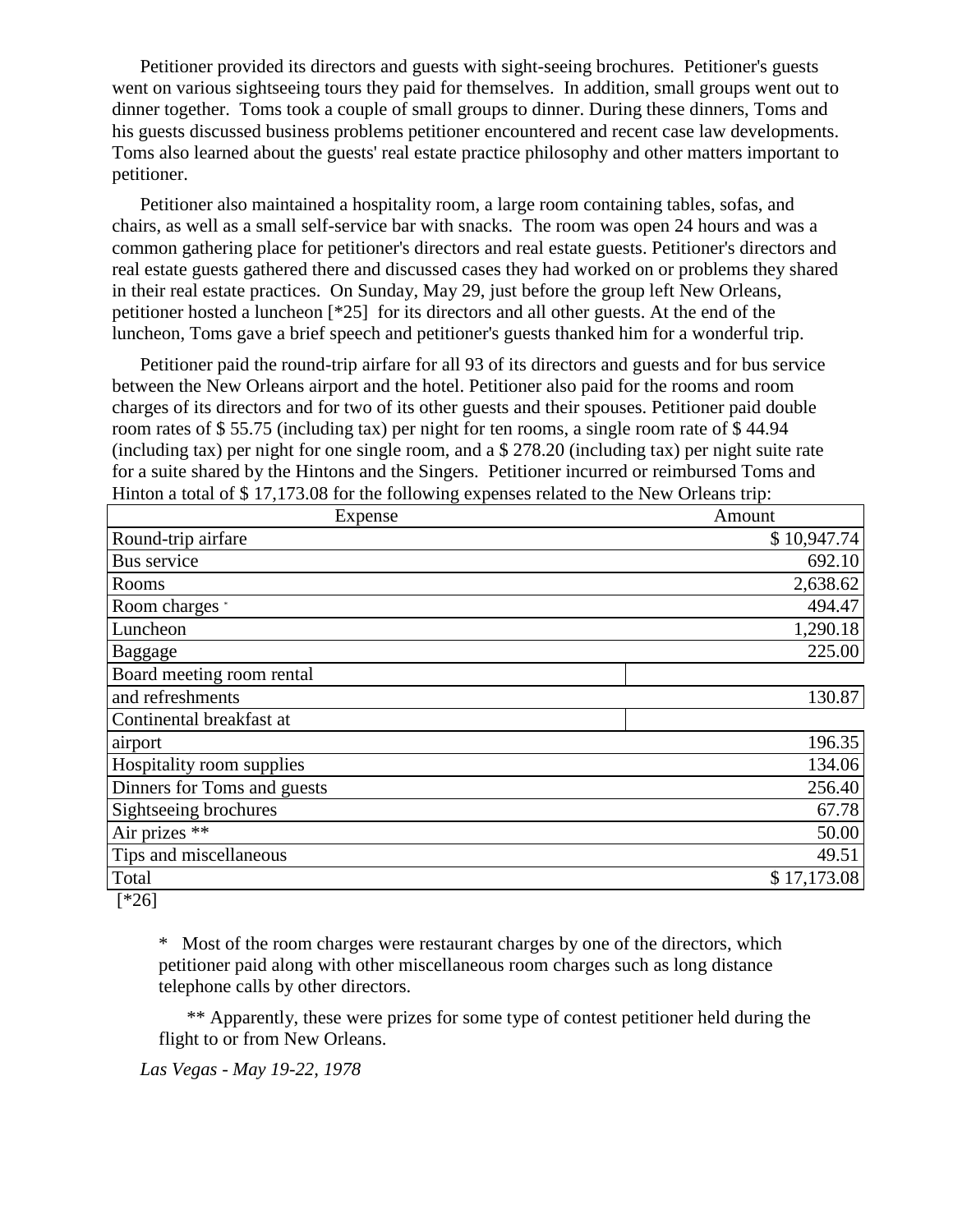During the period Friday, May 19, 1978, through Monday, May 22, 1978, petitioner sponsored a trip to Las Vegas, Nevada for its board meeting. Petitioner took 62 people on this trip: 9 directors, 13 real estate attorneys, 5 developers and realtors, 4 lenders, and 31 spouses and friends. Petitioner paid the round-trip airfare for these 62 persons. On the evening of Friday, May 19, petitioner hosted a dinner for its directors and guests at the Sultan's Table restaurant. At 10:00 a.m. on Saturday, May 20, petitioner held its regular board meeting. Present at the meeting were petitioner's directors and real estate guests. On Sunday, May 21, petitioner took its guests on a sight-seeing tour of Hoover Dam. That evening, petitioner paid for its directors and guests to attend a dinner show at the Casino de Paris. In addition, petitioner [\*27] paid for the hotel rooms, room charges, and golf green and cart fees at the Dunes Hotel and Country Club for its directors and guests. Petitioner paid for 30 double rooms at \$ 40.78 (including tax and an automatic telephone charge) per night and for 2 single rooms at the same rate. Petitioner incurred or reimbursed Toms, Hinton, or Davis a total of \$ 28,829.25 for the following expenses related to the Las Vegas trip:

| Expense                               | Amount      |
|---------------------------------------|-------------|
| Round-trip airfare                    | \$14,613.60 |
| Separate airfare for Hinton           | 298.00      |
| Continental breakfast at airport      | 123.71      |
| Rooms                                 | 3,952.66    |
| Room charges *                        | 173.22      |
| Dinner at Sultan's Table              | 4,000.00    |
| Board meeting refreshments            | 50.54       |
| Hoover Dam tour (transportation only) | 736.00      |
| Casino de Paris dinner show           |             |
| and beverages **                      | 2,072.52    |
| Golf green and cart fees              | 172.00      |
| Souvenir gifts ***                    | 2,042.00    |
| Reimbursements to Hinton for          |             |
| miscellaneous meals, tips,            |             |
| and travel expenses                   | 250.00      |
| Baggage and miscellaneous tips        | 332.00      |
| Miscellaneous reimbursements          |             |
| to Toms                               | 13.00       |
|                                       | \$28,829.25 |

\* Generally the room charges petitioner paid were for its directors, the real estate guests paying their own room charges. Some of the guests even paid the automatic phone charge of \$ .50 per day which is actually part of the room rental.

\*\* The dinners were \$ 1,547.60 which included \$ 1,474.36 for the 62 directors and guests, plus \$ 73.24 for four persons who were "no shows." The record does not explain who these persons were or why they were invited.

\*\*\* The expenditure was for silver trays as souvenirs for the directors and guests. The actual cost was \$ 628 (40 trays at \$ 15.70 each) but petitioner also paid another \$ 700 and \$ 714 for silver trays.

[\*28]

*Puerto Rico -- February 11-14, 1979*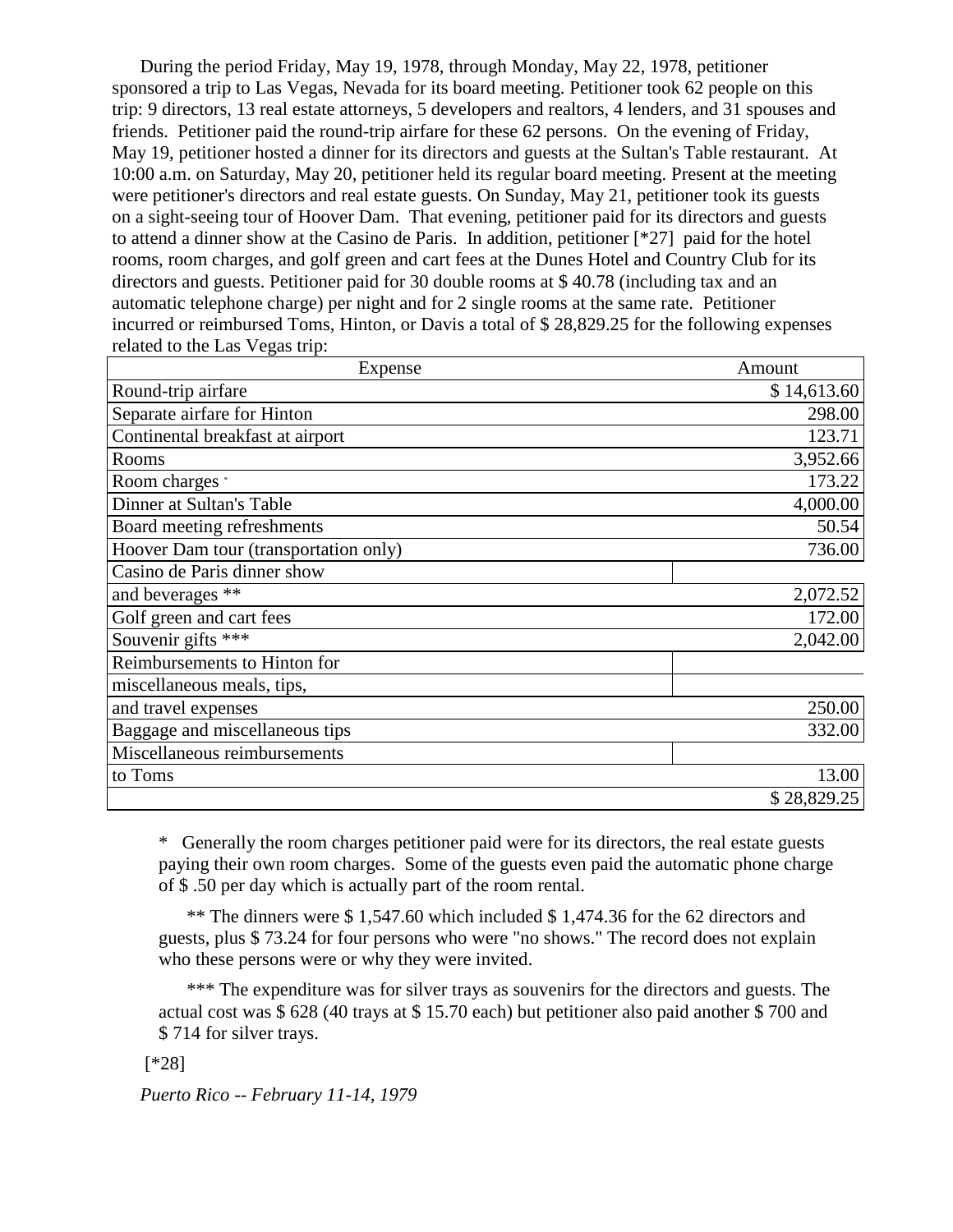During the period Sunday, February 11, 1979, through Wednesday, February 14, 1979, petitioner hosted a trip to Dorado Beach, Puerto Rico for its board meeting. Petitioner took 40 individuals on the trip: 8 directors, 10 real estate attorneys, 1 developer, 2 lenders, and 19 spouses. At 10:00 a.m., on Monday, February 12, petitioner held its board meeting which was attended by its directors and real estate guests. At 8:30 p.m. on Monday, petitioner hosted a dinner for its directors and guests at the Su Casa Restaurant. Petitioner sponsored no other events for its directors and guests during the trip. However, petitioner's directors and guests at their own expense played golf, went to casinos and the beach, and went on various sight-seeing excursions while they were in Puerto Rico.

Petitioner paid \$ 145 per night for double rooms and \$ 125 per night for single rooms for its directors and guests on the Puerto Rico trip. Petitioner incurred or reimbursed Toms a total of \$ 21,058.12 for the following expenses relating to the Puerto Rico trip:

| Expense                           | Amount      |
|-----------------------------------|-------------|
| Round-trip airfare                | \$6,931.00  |
| Continental breakfast at airport  | 78.54       |
| Drink chits during flights        | 326.00      |
| Transportation between San Juan   |             |
| airport and hotel                 | 445.00      |
| Rooms and room charges *          | 13,106.83   |
| Hotel charges for bellman service | 80.00       |
| Miscellaneous tips and parking    | 90.75       |
| Total                             | \$21,058.12 |
| F.H.A.A.                          |             |

[\*29]

\* The record contains no breakdown of this amount. This figure obviously includes items other than rooms because 19 rooms at \$ 145 per night for three nights = \$ 8,265 and two rooms at \$ 125 per night for three nights  $=$  \$ 750, for a total of \$ 9,015. The remaining \$ 4,091.83 is unexplained. There is an indication that there was a room tax and certain automatic gratuities for maid service, and that there was no charge for banquets or meeting rooms. However, those amounts would not account for the \$ 4,091.83. There is a further indication that petitioner paid certain meal and drink charges (but not room service charges), but the record does not disclose the amount nor whether it was for the directors and real estate guests or for all the guests.

#### *Planning Conference - Key West - March 12-15, 1978*

During the period Sunday, March 12, 1978, through Wednesday, March 15, 1978, petitioner sponsored a trip to Islamorada, Florida, an island resort located off the southeast coast of Florida near Key West, Florida (the Key West trip), for a corporate planning conference. Petitioner invited 11 individuals on the trip, six directors and five real estate attorneys. No spouses [\*30] were invited. Before the trip, Toms sent letters to the invitees requesting them to suggest topics to be discussed during the trip in addition to the topics he had in mind.

On Monday and Tuesday morning, petitioner held planning conference meetings at which petitioner's directors and real estate guests discussed a variety of topics concerning petitioner's business. Petitioner held the planning conference because petitioner's underwriting philosophy had in that period been criticized as too restrictive or too conservative. Toms sought to question the directors and real estate guests about their views of petitioner's underlying philosophy and procedures. Toms found the meetings informative and he used this information in subsequently guiding petitioner's operations. Petitioner's directors and real estate guests also discussed a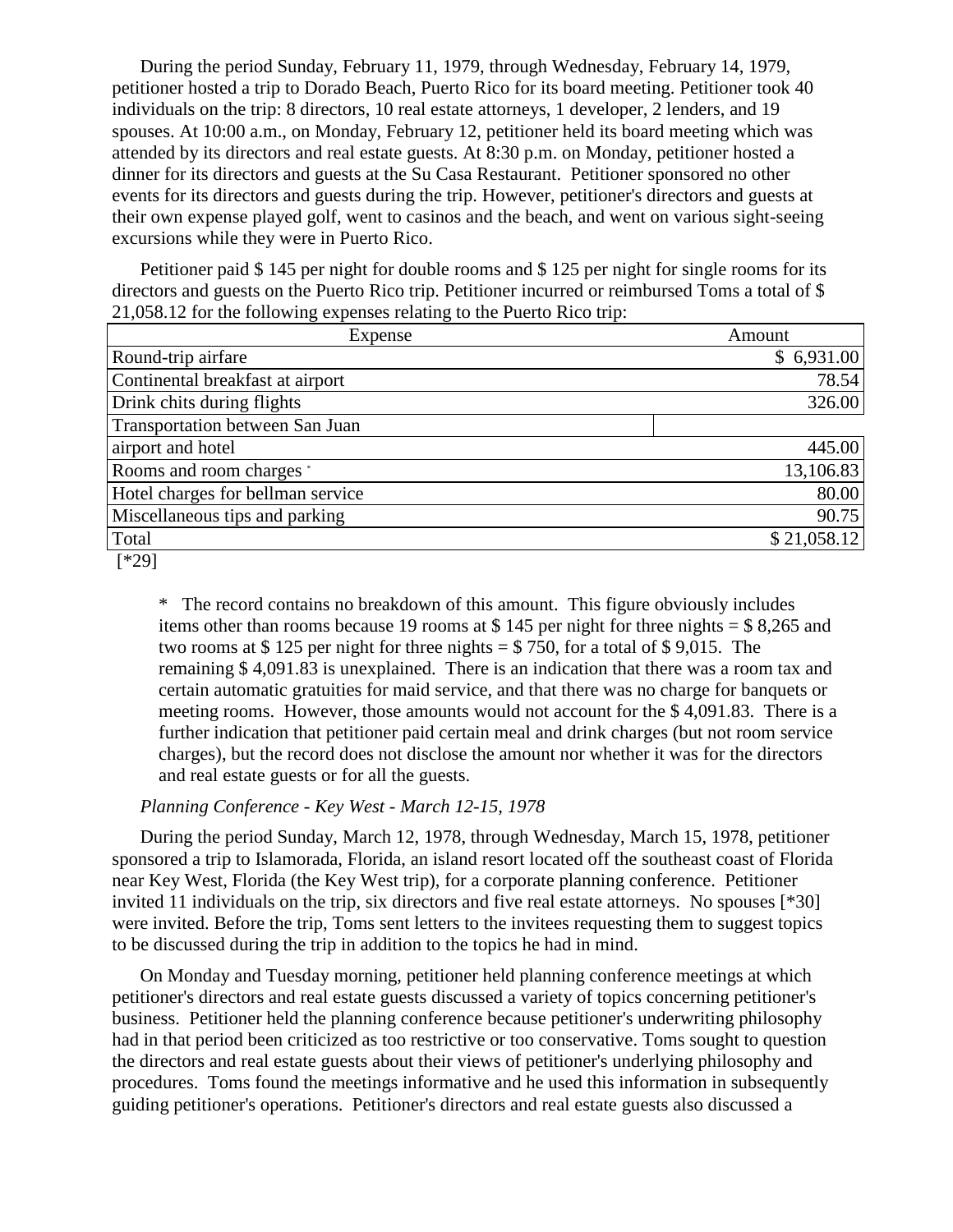number of changes then taking place in the North Carolina real estate industry. In addition to attending these meetings, petitioner's directors and real estate guests played golf and/or tennis. Some of them also drove down to Key West and went to a famous bar called "Sloppy Joe's."

Petitioner incurred or reimbursed Toms a total of \$ 7,256.74 for the [\*31] following expenses relating to the Key West planning conference:

| Expense                      | Amount     |
|------------------------------|------------|
| Round-trip airfare *         | \$3,096.00 |
| Car rental                   | 353.38     |
| Hotel rooms **               | 2,870.40   |
| Meals and beverages at hotel | 662.07     |
| Hotel phone charges          | 3.53       |
| Hotel tennis and golf fees   | 108.16     |
| Liquor                       | 92.37      |
| Miscellaneous meals, tips    |            |
| and transportation for Toms  | 36.83      |
| Total                        | \$7,256.74 |

\* Petitioner paid for 12 flights at \$ 258 per flight. The invoice lists the individuals for whom flights were paid, including Fred Carmichael, who did not attend the planning conference. Thus, only \$ 2,838 properly pertains to the Key West Planning Conference. Petitioner also claimed another \$ 1,050 for transportation expense, but there is no evidence in the record to link that expenditure to this planning conference.

\*\* This figure includes the amounts set forth on the Cheeca Lodge invoice as totals for the individuals and the amounts listed under "Master Folio." The hotel rooms figure of \$ 2,870.40 is the sum of the total for the individuals (\$ 2,605.20) plus the amount for "Room" under "Master Folio" (\$ 265.20).

# *Raleigh Board Meeting - October 6-9, 1977*

On Friday, [\*32] October 7, 1977, petitioner held a special board meeting at the Velvet Cloak Inn in Raleigh, North Carolina. Petitioner sponsored a number of social functions before and after the meeting. On Thursday, October 6, 1977, petitioner hosted a golf outing at the Carolina Country Club in Raleigh. Twelve people played golf; Toms, two other directors, a North Carolina Supreme Court justice, and eight attorneys from eastern North Carolina. Petitioner incurred or reimbursed Toms a total of \$ 225.34 for expenses related to the golf outing. <sup>10</sup>

| $\mathbf{u}$<br>THE DICANDOWIL IS AS TUITUMS.  |          |
|------------------------------------------------|----------|
| Expense                                        | Amount   |
| Golf balls and prizes                          | \$122.74 |
| Green fees $(8 \text{ golfers } x \text{ } 6)$ | 48.00    |
| Food and drinks at the                         |          |
| country club                                   | 54.60    |
| Total                                          | \$225.34 |

10 The breakdown is as follows:

At 10:30 a.m. on Friday, October 7, 1977, petitioner held its board meeting. All of its directors were present. There is no evidence that anyone other than the officers and directors attended the meeting. At the meeting, the board conducted regular corporate business, discussed the development of new business, and reviewed petitioner's marketing efforts. That evening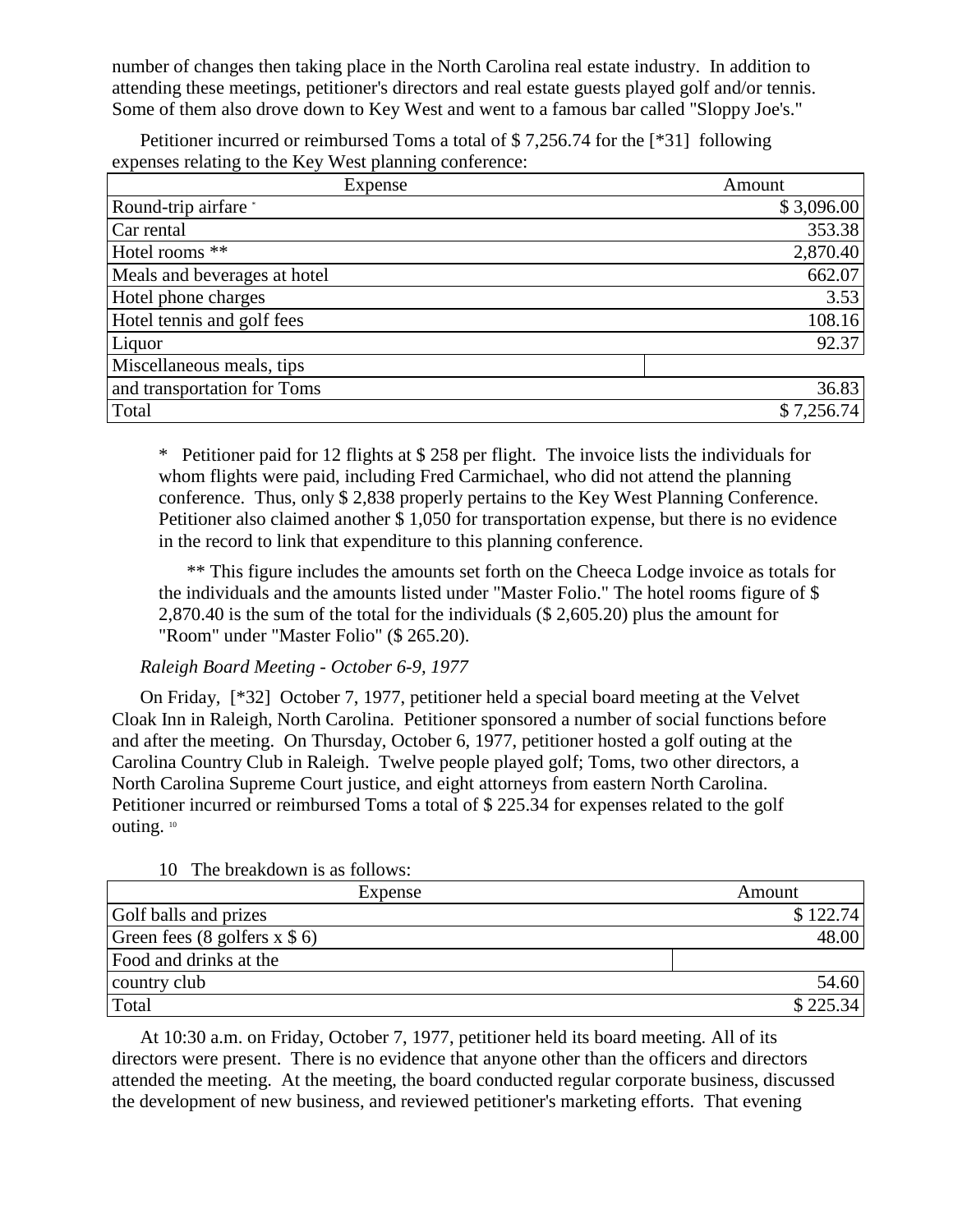petitioner hosted a cocktail-buffet party at [\*33] Toms' home. Petitioner invited its directors and 27 other people to the party. Petitioner incurred or reimbursed Toms a total of \$ 627.81 for expenses related to the cocktail-buffet party. <sup>11</sup>

11 The breakdown is as follows:

| Expense                      | Amount   |
|------------------------------|----------|
| Caterer                      | \$276.00 |
| Liquor and mixes             | 265.11   |
| <b>Bartender</b> and maid    | 53.00    |
| Napkins, candles, nuts, etc. | 33.70    |
| Total                        | \$627.81 |

On Saturday, October 8, 1977, petitioner took its directors, 13 real estate people, and their spouses to a University of North Carolina -- Wake Forest University football game in Chapel Hill, North Carolina. Petitioner incurred expenses for tickets (\$ 353.50) and transportation to the game (\$ 135), totaling \$ 488.50.

In addition to the expenses described above, petitioner incurred expenses totaling \$ 706.30 at the Velvet Cloak Inn for accommodations and meals for two of its directors and other unidentified individuals during the period of October 6-9, 1977. <sup>12</sup>

12 There is no evidence as to who occupied the rooms and why. One charge for 42 box lunches on October 8, 1977, suggests that the expenditure was related to the college football game that day. The only item that may be related to the board meeting is a luncheon check for 10 people on October 7, 1977, in the amount of \$ 78.29, but even that item is not free of doubt. The Court cannot determine if some portions of the hotel charges related to a meeting room for the board meeting.

[\*34] Petitioner thus incurred total expenses in the amount of \$ 2,047.68 in connection with the activities it hosted during the period October 6-9, 1977. Toms felt that the social activities and meals petitioner hosted before and after its October 7, 1977, board meeting gave him and petitioner's directors an opportunity to learn about the guests, their knowledge of real estate, their philosophy of doing real estate business, and the procedures they followed in searching titles. There is no evidence of any business discussions during these social events.

### *Legal and Investment Counseling Fees*

From petitioner's incorporation on January 30, 1975, through 1979, the last year in issue, Hinton (petitioner's treasurer, secretary, and majority shareholder) provided legal and investment counseling services to petitioner. Hinton had received his law degree from the University of North Carolina School of Law in 1973. Since that time, Hinton has continually practiced real estate law in Raleigh, North Carolina. In his practice, Hinton has searched hundreds of titles, and usually handles or supervises about 400 house closings each year. Hinton has also represented major developers in land [\*35] acquisitions, housing developments, and large construction and development loans. In addition, Hinton has dealt with every major lender in North Carolina and has represented many savings and loan institutions and mortgage bankers.

In the ordinary course of its business from 1975 to 1979, petitioner needed outside legal counsel. Although Toms, petitioner's general counsel, was knowledgeable about title insurance underwriting, he was not knowledgeable about real estate law generally. Hinton provided outside legal services in regard to real estate law to petitioner from 1975 through 1979 on a daily basis. Hinton answered legal questions arising from petitioner's underwriting, established legal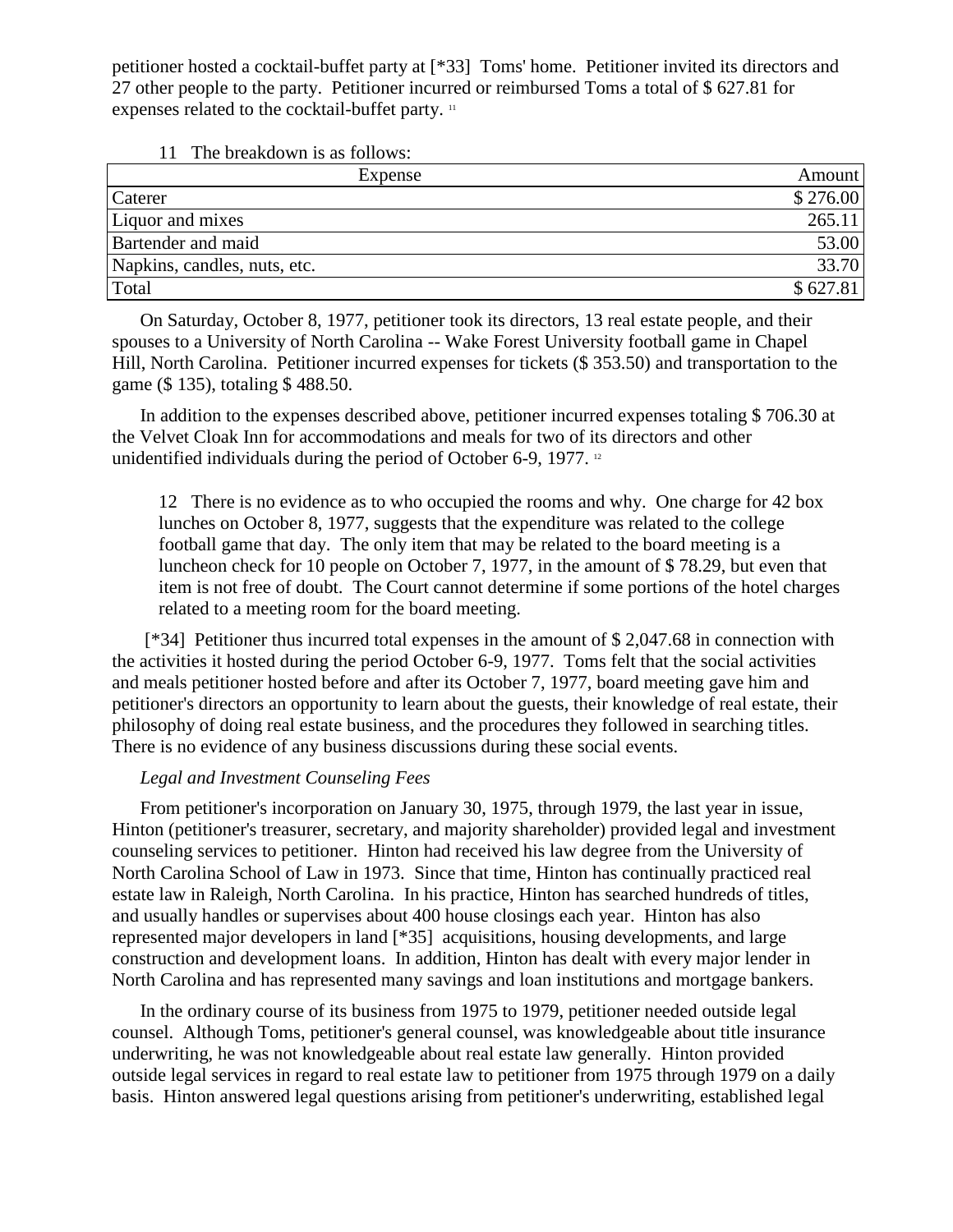guidelines and company policies regarding frequently encountered legal issues and problems, kept Toms abreast of relevant changes in the real estate law, and reviewed and analyzed claims. Hinton sometimes also "covered" for Toms when Toms was out of petitioner's office, and helped Toms edit petitioner's real estate bulletin.

Because petitioner was a new company with limited assets and an uncertain future, petitioner did not compensate Hinton for his legal services during 1975 and 1976. [\*36] During 1977, 1978, and 1979, petitioner paid Hinton or his law firm \$ 10,000, \$ 24,000, and \$ 26,000, respectively, for legal services rendered. The amounts for 1978 and 1979 were suggested by Toms based on a monthly retainer of approximately \$ 2,000 per month. In suggesting this figure Toms considered his prior experience with retainers in private practice, how much time Hinton spent on petitioner's legal matters, and his own preference for a retainer rather than hourly billing. Both Toms and Hinton considered this amount reasonable.

Hinton did not keep an accurate record of the time he spent providing legal services to petitioner or to most of his other clients because petitioner paid him a set monthly retainer and most of Hinton's other clients paid fixed fees for his legal work. Hinton did maintain accurate time records for the limited work he billed by the hour. For most of his legal work, however, Hinton just tried to keep a rough estimate of his time so he had a general idea of what he was working on.

During the period from 1975 to 1979, petitioner did not have in-house investment management capabilities. Investments are not within Toms' experience or expertise. [\*37] From petitioner's incorporation in 1975 through 1979, Hinton also provided investment counseling services to petitioner.

North Carolina's law imposes on title insurance companies various capital, surplus, investment, and deposit requirements. See N.C. Gen. Stat. secs. 58-132(b), 58-79.1 (1982). As petitioner's investment manager, Hinton had to satisfy these legal requirements and maintain the safety and relative liquidity of petitioner's funds while maximizing the return on petitioner's investments. Hinton was solely responsible for investing petitioner's funds. He monitored petitioner's savings and checking account balances daily and if the checking account balance was high, he would move funds to an interest-bearing account. Hinton tracked interest rates on commercial paper, certificates of deposit, treasury bills, and banker's acceptances as well as the prime, Federal discount, and Federal funds rates. In addition, Hinton reviewed information from a number of stockbrokers and subscribed to many business publications such as the Wall Street Journal, Barrons, Forbes, and Forbes Business Week. Hinton also maintained business relationships with a number of stockbrokers. <sup>13</sup> [\*38]

13 A statement Hinton sent petitioner during 1978 for investment counseling services rendered itemizes those services as follows:

\* \* \* selection and monitoring of investments including purchase of certificates of deposit, commercial paper, money market certificates, stocks and bonds, treasury bill money market certificates, savings deposits; monitoring checking and savings accounts (daily), broker accounts, safety deposit box, interest income, statutory deposit, maturity dates of all investments and deposits; phone conferences and personal conferences with brokers, bankers and savings and loan personnel re investments; review and update company investment files; review and conference with company auditor and president re tax returns and Department of Insurance reports and filings; collecting and investing dividends and interest as maturing; analysis of investments, both potential and actual and stock market, housing market and general economy as they affect company financial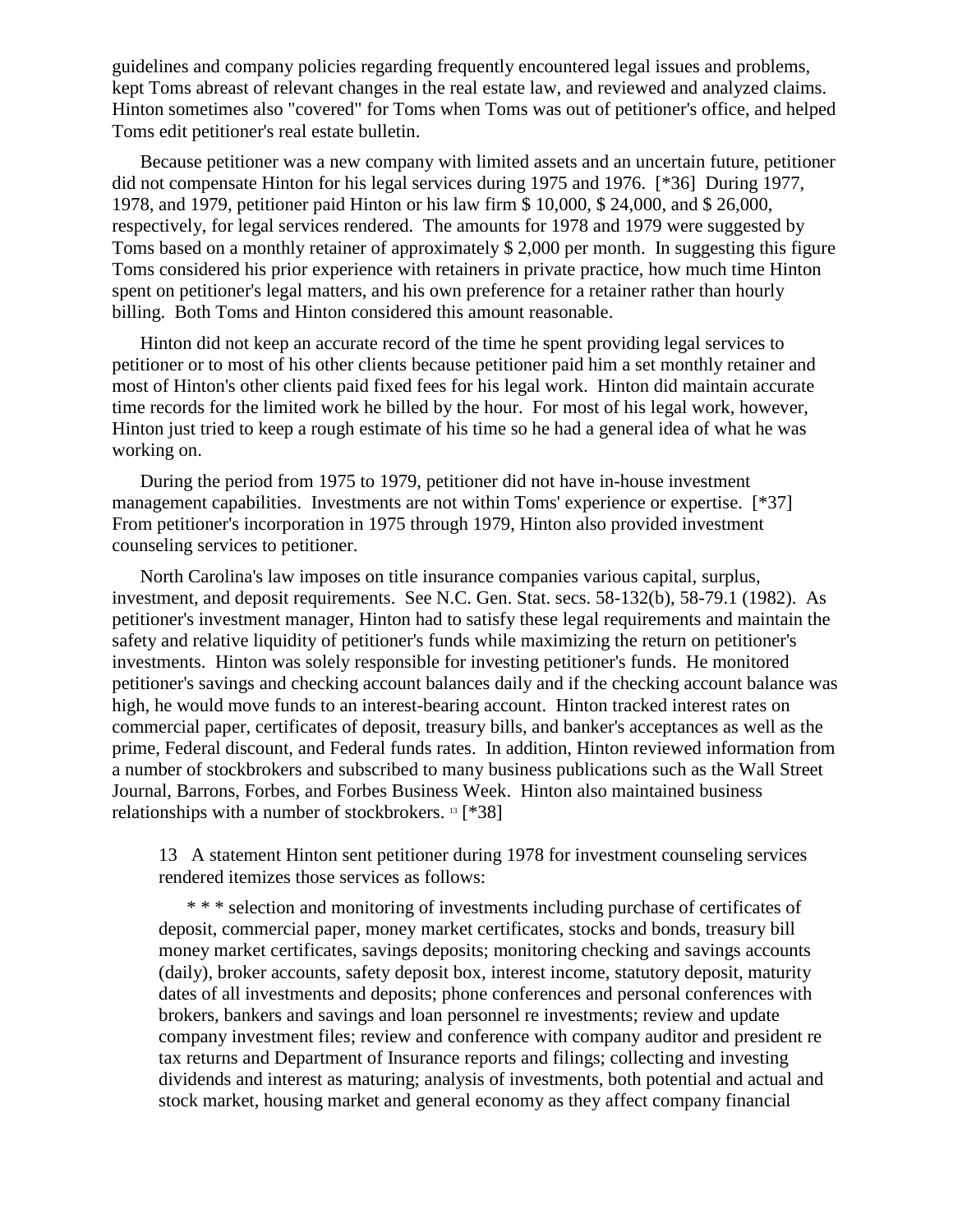positions; reporting on company financial position to management, board of directors and shareholders; overall responsibility for all of the above \*\*\*

In the period 1975 through 1979, petitioner held [\*39] investment assets totaling between \$ 753,180 and \$ 1,007,860. Hinton kept most of petitioner's assets in cash equivalents such as certificates of deposit, commercial paper, repurchase agreements, and Treasury bills. Most of these obligations had 30-day maturity dates. Thus, many of petitioner's investments were maturing every 30 days, requiring Hinton to make new investment decisions. He frequently checked rates offered by various institutions and moved petitioner's funds accordingly. Hinton reviewed investment materials and made investment decisions both at his office during regular business hours and at his home in the evenings.

During the years 1975, 1976, and 1977, petitioner did not compensate Hinton for his investment counseling services. Petitioner paid Hinton \$ 36,000 during 1978, and \$ 30,500 during 1979 for investment counseling services. In setting these fees, Hinton considered the large number of transactions necessitated by petitioner's investment goals, the percentage (of assets) fees other investment advisors charged, and the fact that he had discretionary control over petitioner's portfolio and the potential liability that goes with such discretionary control. [\*40] Toms considered these amounts reasonable because investments were not his field and if Hinton had not managed petitioner's investments, petitioner would have had to hire someone else to do it. Hinton did not base his fees on an hourly rate and he did not maintain time records for his work.

During 1978, Hinton kept a rough estimate of time he spent on petitioner's legal and investment affairs on a desk calendar he kept at his office. He also wrote down appointments and maturity dates for petitioner's investments on the calendar. He did not take the calendar home or otherwise keep track of the time he spent on petitioner's business during nonbusiness hours.

Hinton has never served as an investment counselor or advisor for any person or firm other than petitioner. Hinton's undergraduate degree was in history. Shortly after graduating from law school, Hinton attended the Young Executive Institute, a non-degree, "mini-M.B.A." program at the University of North Carolina's business school. This program was the only formal training Hinton received in business or investments.

During 1975 through 1979, petitioner, following Hinton's investment counseling, earned investment income [\*41] in the following amounts:

|      | Investment  |
|------|-------------|
| Year | Income      |
| 1975 | \$40,084.56 |
| 1976 | 44,462.10   |
| 1977 | 47,699.56   |
| 1978 | 73,944.01   |
| 1979 | 89,216.45   |

In 1978 petitioner paid \$ 60,000 in dividends to its shareholders (Hinton and his mother).

Two of petitioner's competitors retain outside legal counsel. They pay their outside counsel on a per hour basis and receive statements for services rendered. A third competitor has a law firm on a retainer of \$ 150 per month for general corporate matters. If that company requires additional work such as the drafting of a lease or a profit-sharing plan, it must pay for those services in addition to the retainer. One of petitioner's competitors retains a related corporation to manage its investment portfolio of about \$ 10 million in assets. This competitor pays the related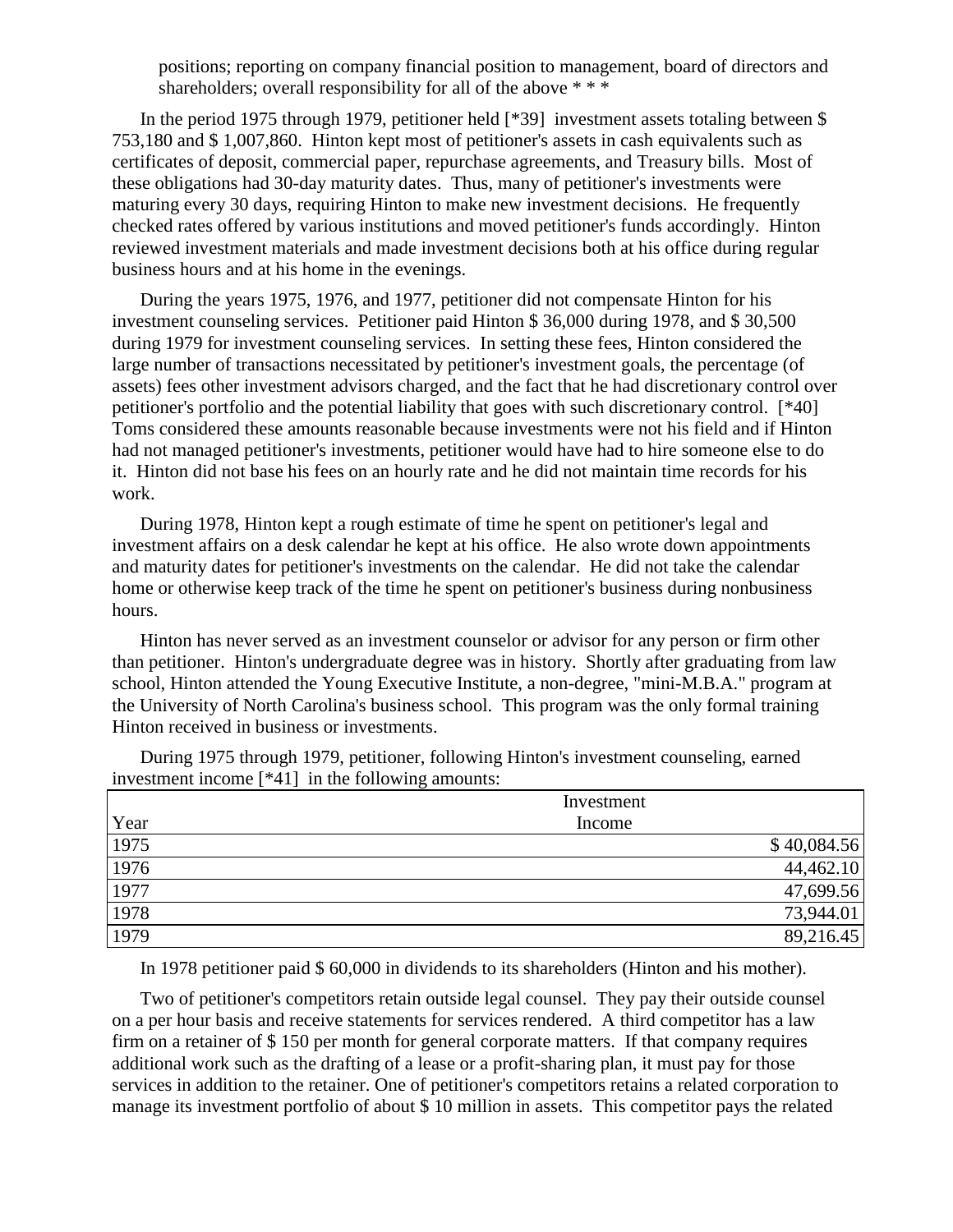corporation an annual fee of \$ 6,700 for investment advice plus brokerage charges for purchases and sales. These competitors are not small new companies such as petitioner is.

On its Federal income tax returns for the years in issue, petitioner claimed deductions as indicated:

| Item                     | 1977        | 1978        | 1979                 |
|--------------------------|-------------|-------------|----------------------|
| Travel and entertainment | \$33,182.75 | \$48,636.28 | $\cdot$ \$ 12,349.04 |
| Advertising              | 7,697.26    | 10,408.95   | 8,008.37             |
| Planning conference      |             |             | 21,268.37            |
| Total                    | \$40,880.01 | \$59,045.23 | \$41,625.78          |
|                          |             |             |                      |
| Legal and auditing       | \$12,545.00 | \$27,224.00 | \$27,342.50          |
| Investment counseling    |             | 36,000.00   | 30,500.00            |
| Total                    | \$12,545.00 | \$63,224.00 | \$57,842.50          |
| $\Gamma V 101$           |             |             |                      |

[\*42]

\* Respondent's notice of deficiency listed this figure as \$ 12,439, and the total for 1979 as \$ 41,715 instead of \$ 41,625.78.

In a statutory notice of deficiency dated February 25, 1983, respondent reduced petitioner's claimed deductions by the following amounts:

| Item                        | Amount of reduction |          |          |  |
|-----------------------------|---------------------|----------|----------|--|
|                             | 1977                | 1978     | 1979     |  |
| Travel, entertainment,      |                     |          |          |  |
| advertising, and conference | \$25,882            | \$43,308 | \$25,514 |  |
| Legal, auditing, and        |                     |          |          |  |
| investment counseling       |                     | 45,611   | 42,950   |  |

In other words, respondent allowed only \$ 14,998, \$ 15,737, and \$ 16,201 for 1977, 1978, and 1979, respectively, for travel, entertainment, advertising, and conference expense and allowed only \$ 17,613 and \$ 14,893 for 1978 and 1979, respectively, for legal, auditing, and investment counseling expense. Respondent also determined section 6653(a) additions for each year.

# OPINION

## I. *Out-of-State Board Meetings and Conference*

The first two issues in this case involve the deductibility of petitioner's expenses for three out-of-state board meetings and an out-of-state planning conference.

Petitioner is a North Carolina real estate title insurance company organized in [\*43] 1975. During 1977 through 1979, the years before the Court, petitioner was not only a newcomer to the business, it was substantially smaller than most of its principal competitors.

The North Carolina real estate title insurance industry is intensely competitive. Because of its competitive disadvantages, petitioner focused its marketing efforts on establishing and maintaining close business relationships with carefully selected real estate attorneys and other real estate professionals who could directly refer business to petitioner. Petitioner also sought to educate these individuals about, among other things, petitioner's conservative underwriting philosophy and restrictive practices. See n.7, *supra.*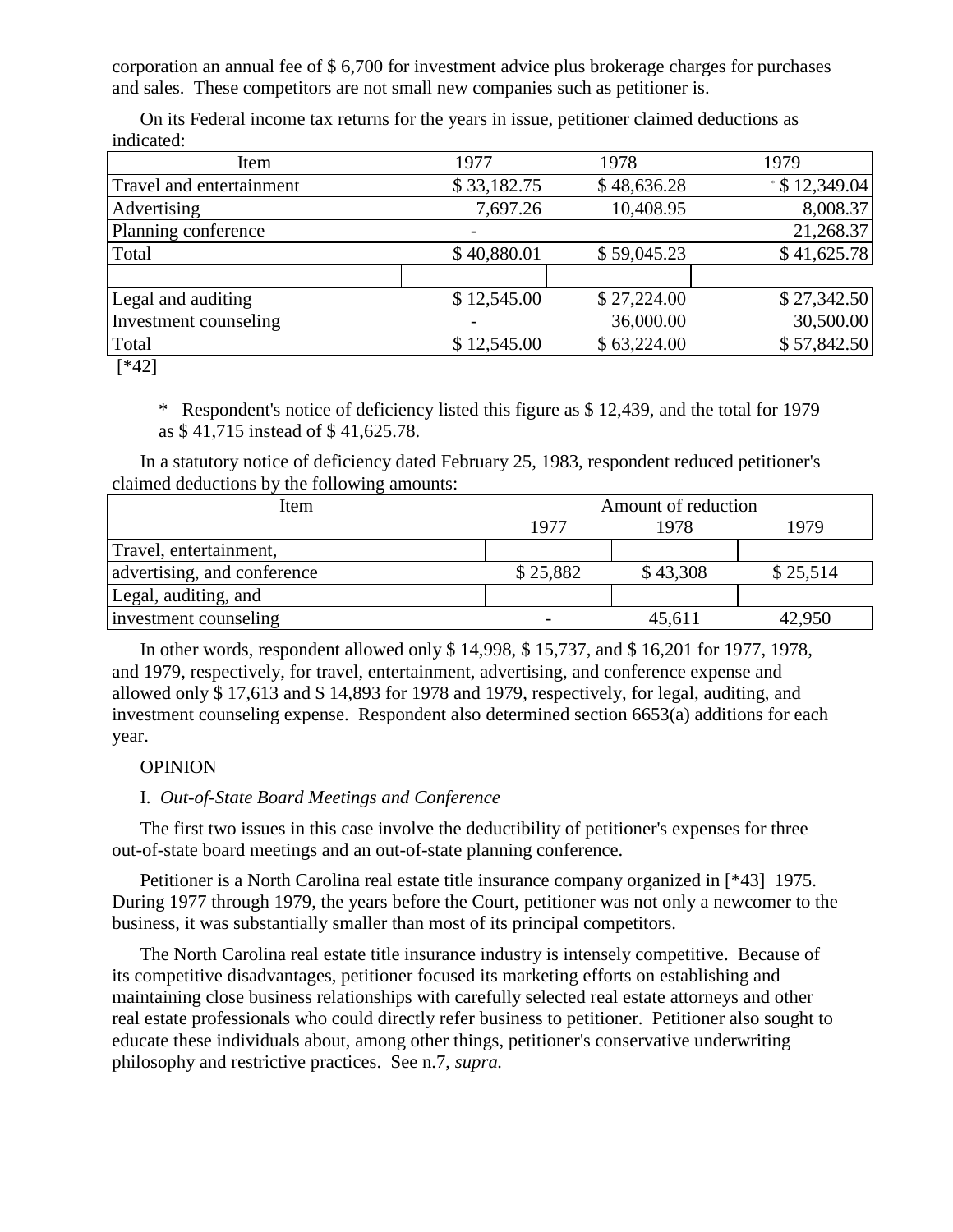During the years in issue, petitioner held three out-of-state board meetings and an out-of-state planning conference. Petitioner invited selected eastern North Carolina real estate attorneys, developers, realtors, and lenders on these four trips. Spouses and friends were also invited on the board meeting trips. Respondent argues that petitioner's trip expenses were not ordinary and necessary within the meaning of section 162, and that petitioner has not satisfied the requirements [\*44] of section 274 for the expenses.

#### A. *Ordinary and Necessary Expenses*

Section 162(a) allows as a deduction all the ordinary and necessary expenses paid or incurred during the taxable year in carrying on any trade or business. Whether an expense is ordinary and necessary is a question of fact. *Commissioner v. Heininger, 320 U.S. 467, 475 (1943)*; *Walliser v. Commissioner, 72 T.C. 433, 437 (1979)*. Each case turns on its own particular facts. *Commissioner v. Heininger, supra, 320 U.S. at 473*.

Although this issue necessitates a facts and circumstances inquiry and is a peculiarly factual matter, respondent seems to try to impose a legal test on the Court. Respondent argues that petitioner's expenses for the out-of-state board meetings and conferences were not "ordinary" within the meaning of section 162(a), relying on the following language from *Deputy v. du Pont, 308 U.S. 488, 495 (1940)*: <sup>14</sup>

Ordinary has the connotation of normal, usual, or customary. To be sure, an expense may be ordinary though it happen but once in the taxpayer's lifetime. Cf. *Kornhauser v. United States, supra.* Yet the transaction [\*45] which gives rise to it must be of common or frequent occurrence in the type of business involved. *Welch v. Helvering, supra,* 114.

14 We note that the courts, including the Supreme Court, also say that the purpose of the term ordinary in section 162(a) is to distinguish between capital expenditures and current expenses. See *Commissioner v. Tellier, 383 U.S. 687, 689-690 (1966)*; *Welch v. Helvering, 290 U.S. 111, 113-116 (1933)*; *Raymond Bertolini Trucking Co. v. Commissioner, 736 F.2d 1120, 1122-1125 (6th Cir. 1984)*; *NCNB Corp. v. United States, 651 F.2d 942, 948 (4th Cir. 1981)*. Respondent does not discuss these cases.

Respondent says the trips were not transactions "of common or frequency occurrence in the type of business involved" because "no other title company in the history of North Carolina had ever engaged in the practice of offering resort trips to real estate attorneys and others." Respondent chooses to focus on what he calls "resort trips" and to close his eyes to the business meetings and conferences that occurred at those locations, which will be discussed below. Respondent's [\*46] argument is based on a sweeping generalization that is not really borne out by the record, but which would not necessarily be determinative even if the factual predicate existed. In making his argument, respondent relies on general testimony by representatives of three competing companies stating that they did not sponsor similar trips and that they knew of no title insurance company other than petitioner that did. This testimony does not establish, and we decline to find as a fact, that "no other title company in the history of North Carolina" engaged in this practice. No witness claimed such all encompassing knowledge. Moreover, since the years in issue, at least one competitor has offered overseas trips to its insurance agents. Again it is a matter of whether one labels petitioner's "practice" as "offering resort trips" or as holding out-of-state board meetings and conferences. Out-of-state business meetings and conferences are not unknown in the business world.

Moreover, even if petitioner were the only North Carolina title insurance company to hold out-of-state board meetings and planning conferences, that in itself would not mean the expenses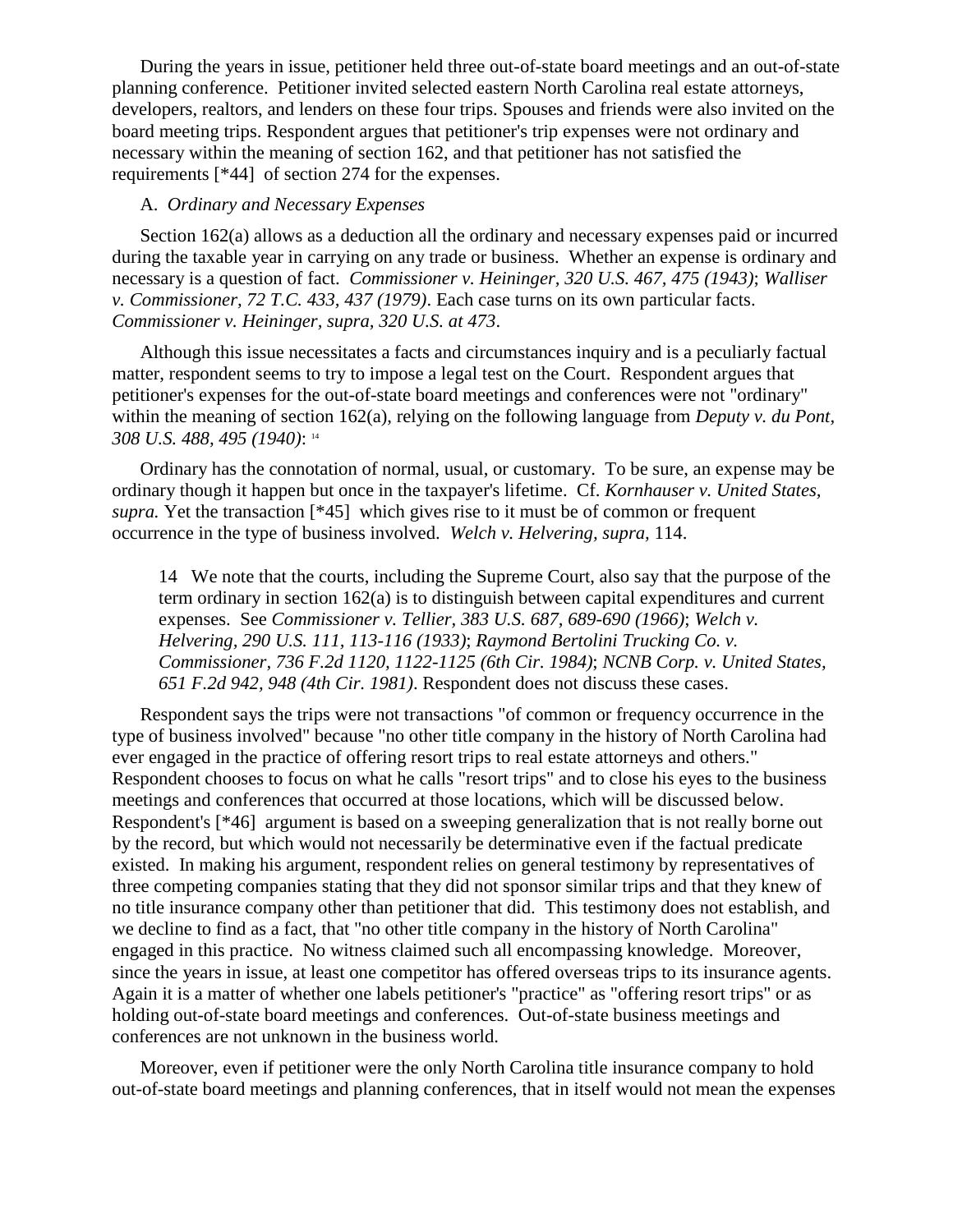were not ordinary within [\*47] the meaning of section 162(a). "[O]ne should not be penalized taxwise for his business ingenuity in utilizing advertising techniques which do not conform to the practices of one whom he is naturally trying to surpass in profits." *Poletti v. Commissioner, 330 F.2d 818, 822 (8th Cir. 1964)*. In any event, we reject respondent's attempt to convert the abovequoted language from *Deputy v. du Pont* into a narrow legal test of what constitutes an "ordinary" expense. Respondent, ignoring that this issue requires a facts and circumstances inquiry, tried and argued this case as if there existed some simple talismanic definition of the term ordinary, which the Court must apply by rote. The Supreme Court, in *Welch v. Helvering, 290 U.S. 111 (1933)*, long ago disabused us of such a simplistic notion. Discussing the concept of "ordinary" expense, Justice Cardoza cogently explained the problem facing the fact finder:

One struggles in vain for any verbal formula that will supply a ready touchstone. The standard set up by the statute is not a rule of law; it is rather a way of life. Life in all its fullness must supply the answer to the riddle. [*290 U.S. at 115*.]

[\*48] Respondent's effort to transmute the *Deputy v. du Pont* language into such a "ready touchstone" is misdirected. Instead we must consider the record as a whole to make our determination.

The record is clear that petitioner and its competitors routinely entertained real estate attorneys and others in the field. Petitioner, as a very small and new company, focused its marketing efforts even more narrowly and invited "the cream of the crop" of the eastern North Carolina real estate industry to three out-of-state board meetings and an out-of-state planning conference. Petitioner's selected real estate guests actively participated in the board meetings and the planning conference. These trips served petitioner's marketing and other business purposes at that point in its young corporate life. Entertaining attorneys and other real estate professionals was necessary in the North Carolina title insurance business because they were the principal source of business referrals and such activities were actively engaged in by petitioner's competitors. In *Deputy v. du Pont, supra,* the problem was that the expenditures did not arise out of the taxpayer's trade or [\*49] business. Here the expenditures for petitioner's out-of-state board meetings and planning conference clearly arose out of its conduct of its trade or business.

Contrary to respondent's arguments, this case does not fall within the fact pattern of *Walliser v. Commissioner, 72 T.C. 433 (1979)*, which involved an admitted vacation trip. See n. 8, *supra.* Respondent contends that petitioner's trip expenses were primarily for social or goodwill purposes and thus not ordinary because petitioner had long-term relationships with its guests. Respondent emphasizes that a few of the guests were past or present law partners of Hinton (petitioner's secretary, treasurer, and majority shareholder) and that petitioner had entertained them on other occasions and/or received business from many other guests. Because of the obvious danger of abuse in the case of a small closely held corporation, such as petitioner, we must carefully scrutinize such travel and entertainment expenditures. Here, however, the facts simply do not demonstrate that the trips were primarily social functions. Petitioner has clearly established that the out-of-state board meetings and planning conference [\*50] served a number of bona fide business purposes.

Responodent further argues that the trip expenses were not ordinary because the trips were rewards for the referral of business, <sup>15</sup> citing *Car-Ron Asphalt Paving Co. v. Commissioner, 758 F.2d 1132 (6th Cir. 1985)*, affd. a Memorandum Opinion of this Court. Compared *Raymond Bertolini Trucking Co. v. Commissioner, 736 F.2d 1120 (6th Cir. 1984)*, revg. a Memorandum Opinion of this Court. Respondent devotes many pages on brief discussing how agreements whereby attorneys would refer business to petitioner in exchange for trips like the ones in issue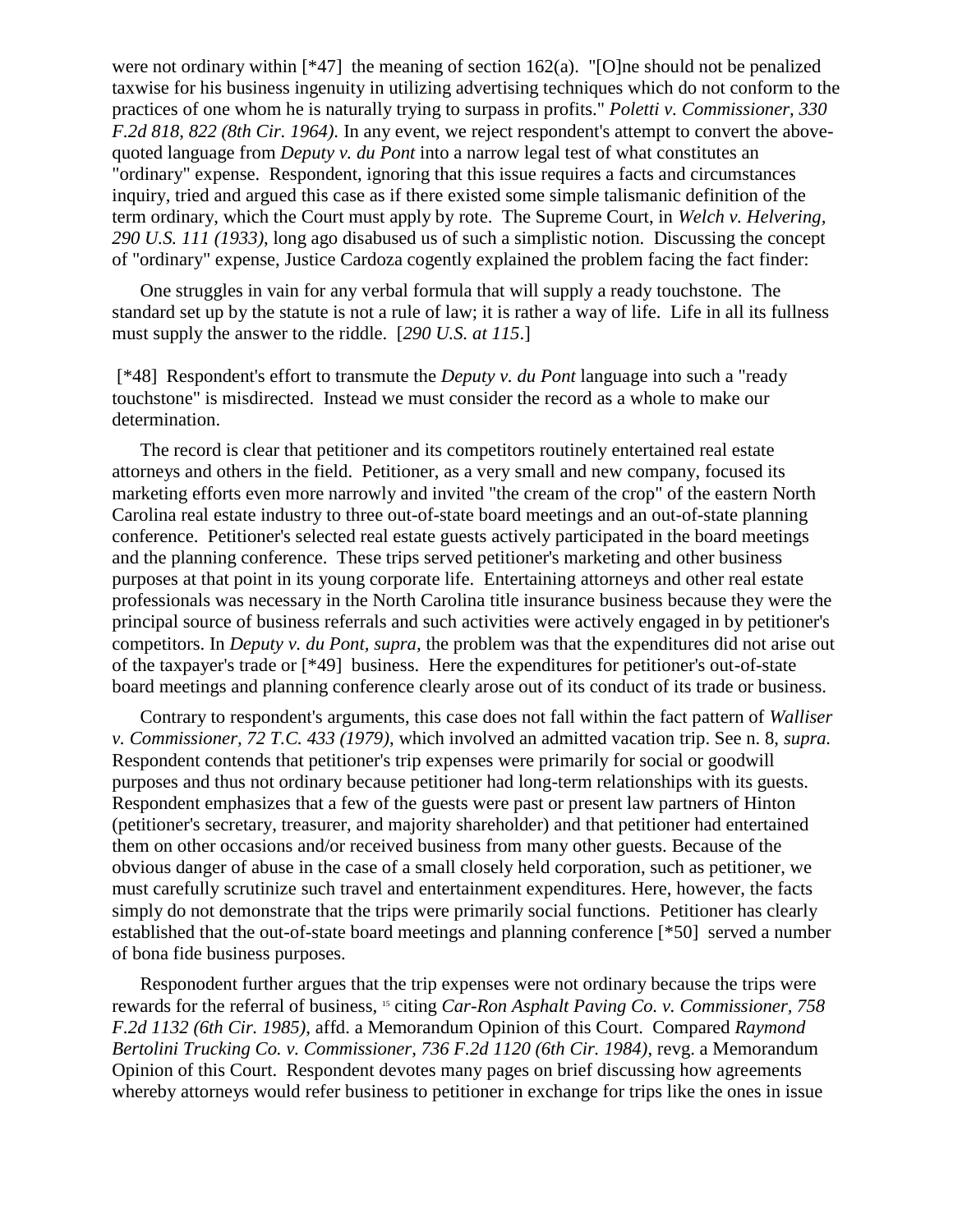could injure the real estate industry and result in the kind of "graft and corruption" condemned in *Car-Ron Asphalt Paving Co. Commissioner, supra, 758 F.2d at 1134*. Respondent engaged in baseless speculation. <sup>16</sup> There is no evidence and no offer of proof to show that petitioner ever received business from anyone with the understanding that he or she would in return be invited to an out-of-state board meeting or planning conference, or that petitioner engaged in any conduct contrary to any law or public policy. Even if there were some [\*51] indication of any such practices as respondent tries to conjure up, respondent's own regulations provide that "A deduction for an expense paid or incurred after December 30, 1969, which would otherwise be allowable under section 162 shall not be denied on the grounds that allowance of such deduction would frustrate a sharply defined public policy." *Sec. 1.162-1(a), Income Tax Regs.* See *Commissioner v. Tellier, 383 U.S. at 687, 690-695 (1966)*; *Raymond Bertolino Trucking Co. v. Commissioner, supra, 736 F.2d at 1125*. We do not read *Car-Ron Asphalt Paving Co. v. Commissioner, supra,* as holding otherwise. <sup>17</sup> Based on the record as a whole, we conclude that petitioner's trip expenses, except as specifically noted below, were ordinary expenses.

15 Respondent's argument is made despite the Court's rulings on petitioner's motion to strike certain material contained in respondent's trial memorandum, petitioner's objection to raising a new issue and/or amendment of answer, and respondent's motion to amend the pleadings to conform to the evidence. Two days after the calendar call and two days before the trial in this case was scheduled to commence, respondent filed his trial memorandum. In the memorandum, respondent for the first time raised the issue of whether petitioner had violated the provisions of the Real Estate Settlement Procedures Act of 1974 (RESPA), Pub. L. 93-533, 88 Stat. 1724, *12 U.S.C. sec. 2607(a)*, and N.C. Gen. Stat. sec. 58-135.1 (1982). RESPA makes it a crime punishable by imprisonment and a fine, or both, "to accept any fee, kickback, or thing of value pursuant to any agreement or understanding, oral or otherwise, that business incident to or a part of a real estate settlement service involving a federally related mortgage loan shall be referred to any person." *12 U.S.C. sec. 2607(a)*. Neither the federal nor state authorities violated these statutes. After a hearing on the matter, the Court granted petitioner's trial memorandum and stated that the Court would not receive any evidence on the issue. This was clearly a new issue requiring additional and different evidence on the eve of trial would have been prejudicial to petitioner, Court's clear rulings, respondent's counsel nonetheless sought to introduce evidence of discussions about the statutes at the audit level and moved to amend his pleadings. The Court refused to hear the testimony and denied the motion. However, the Court permitted respondent to make an offer of proof, and he offered to provide that during the audit the revenue agent discussed the possibility that the trips constituted violations of RESPA. However, this matter having been discussed during audit, there is no excuse whatsoever for respondent to have waited until two days before trial to try to raise the issue. The Court is satisfied that the matter was properly excluded. 16 Ignoring the Court's orders excluding this issue, respondent's counsel persisted in trying to resurrect this old canard in this oblique fashion on brief. Therefore, the Court feels constrained to address the issue briefly and to note that the offer of proof (see n.15, *supra*) made by respondent satisfies the Court that respondent could not have carried his burden or proof on this new matter in any event. Respondent's innuendos and insinuating remarks on brief ("a form of bribery," "borders on being illegal," etc.) are wholly unwarranted.

17 In *Car-Ron Asphalt Paving Co. v. Commissioner, 758 F.2d 1132 (6th Cir. 1985)*, affd. *T.C. Memo. 1983-548*, the Tax Court had found as a fact that the *legal* bribes or kickbacks were not "necessary," and the Sixth Circuit, while acknowledging the *Raymond Bertolini*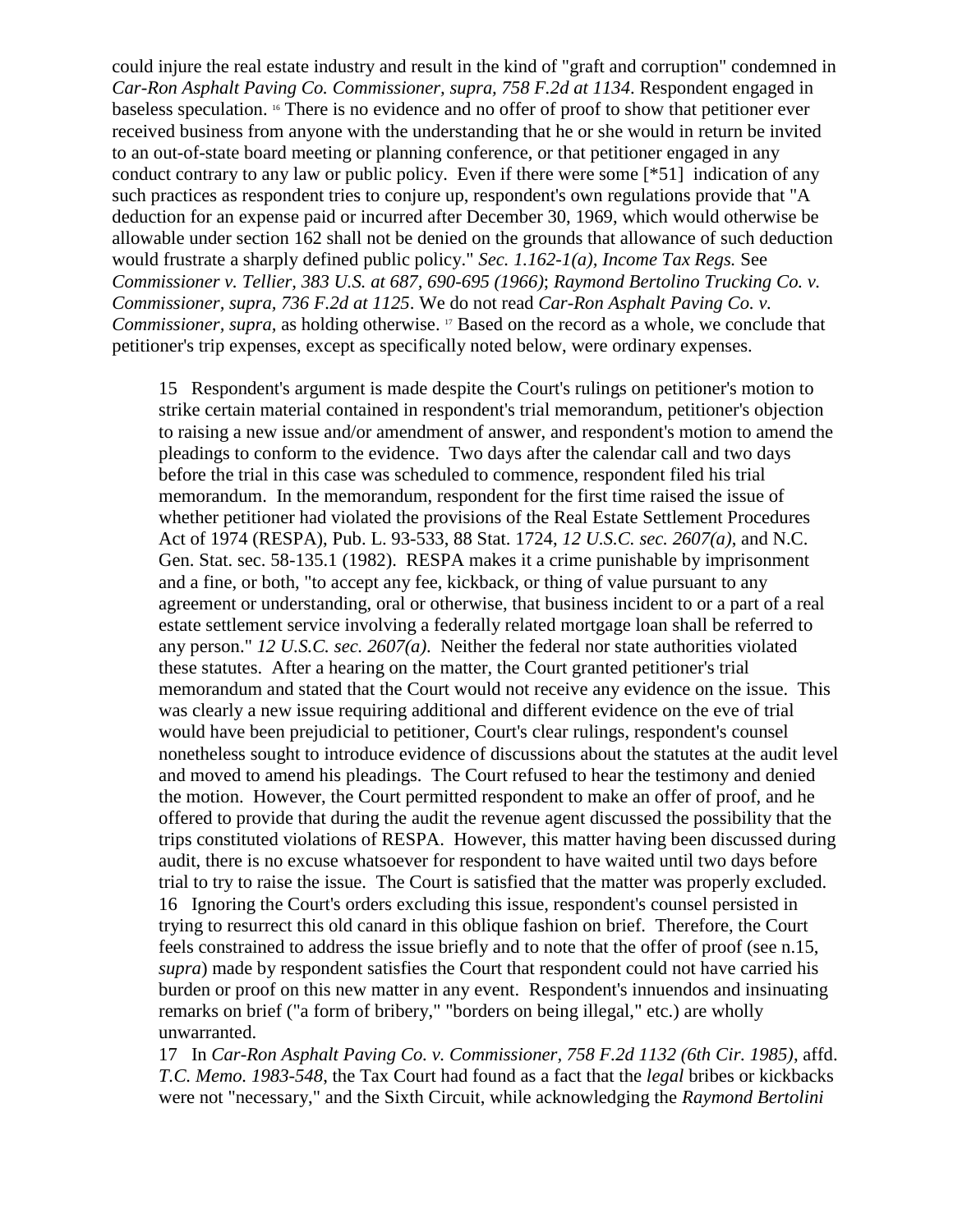*Trucking Co.* opinion of another panel of the Sixth Circuit, held that finding of fact was not clearly erroneous. The majority opinion went on to say:

The United States Courts should never construe general language in tax statutes in a manner which rewards graft and corruption, albeit graft and corruption in private business. Such a construction burdens the economy unnecessarily and tends to promote dishonesty generally and specifically in commerce. [*758 F.2d at 1134*.]

This is the language respondent seized upon in its ordinary and necessary arguments here. While the sentiments expressed are noble ones, we respectfully point out that is not the basis for the Sixth Circuit's affirmance on our Memorandum Opinion.

[\*52] Respondent argues that the trip expenses were not "necessary" because "all other companies found alternative and acceptable methods of competition and business practices." Respondent has not cited and we have not found any authority stating that expenses are necessary only if everyone else in the industry incurs them. The word "necessary" as used in section 162(a) imposes only the minimal requirement that an expense be appropriate and helpful to the development of the taxpayer's business. *Commissioner v. Tellier, supra, 383 U.S. at 689*; *Welch v. Helvering, supra, 290 U.S. at 113*; *NCNB Corp. v. United States, 651 F.2d 942, 948, n.9 (4th Cir. 1981)*. Petitioner has amply demonstrated that the trip expenses were appropriate and helpful and therefore "necessary" to its title insurance business. Based on the record as a whole, we find as a fact that petitioner's trip expenses, except as specifically otherwise noted below, were both "ordinary and necessary" as that term is used in section 162(a).

Respondent argues that even if the board meeting trip expenses for petitioner's directors and real estate guests were ordinary and [\*53] necessary, the expenses for the airline representative, tour guide, and spouses and friends were not, because there was no business purpose for their attendance. Here we agree. *Section 1.162-2(c), Income Tax Regs.*, provides that where a spouse is included on a business trip, the spouse's expenses are not deductible unless the spouse's presence serves a bona fide business purpose, and performance of incidental services is insufficient. *Meridian Wood Products Co. v. United States, 725 F.2d 1183, 1190 (9th Cir. 1984)*. The spouse must provide substantial services directly and primarily related to the business. *Weatherford v. United States, 418 F.2d 895, 897 (9th Cir. 1969)*. Compare *United States v. Disney, 413 F.2d 783 (9th Cir. 1969)*, and *Bank of Stockton v. Commissioner, T.C. Memo. 1977-24*, where the facts showed a business purpose for the spouses' attendance and showed that the spouses performed substantial services for the business.

Here, no explanation is offered as to the presence of the airline representative and tour guides. Petitioner argues that inviting the spouses and friends served a business purpose [\*54] because it was necessary to get the real estate guests to attend. We do not agree. Our witness testified that he would have attended even if his wife had not been invited. More importantly, petitioner did not invite spouse to the Key West planning conference and was still able to attract the real estate guests it invited. Finally, there is no evidence that the spouses or friends provided any services whatsoever related to petitioner's business. Their presence and their activities were purely social. Thus, trip expenses attributable to the spouses and friends are not deductible under section  $162(a)$ . <sup>18</sup> Petitioner demonstrated no business purpose for the attendance of the airline representative, tour guide, and their spouses on the New Orleans trip. Expenses attributable to them are likewise not deductible. See n.18, *supra.*

18 In their Rule 155 computations, the parties shall eliminate all expenses for airfare, meals, entertainment, and incidentals for those persons. However, as to the room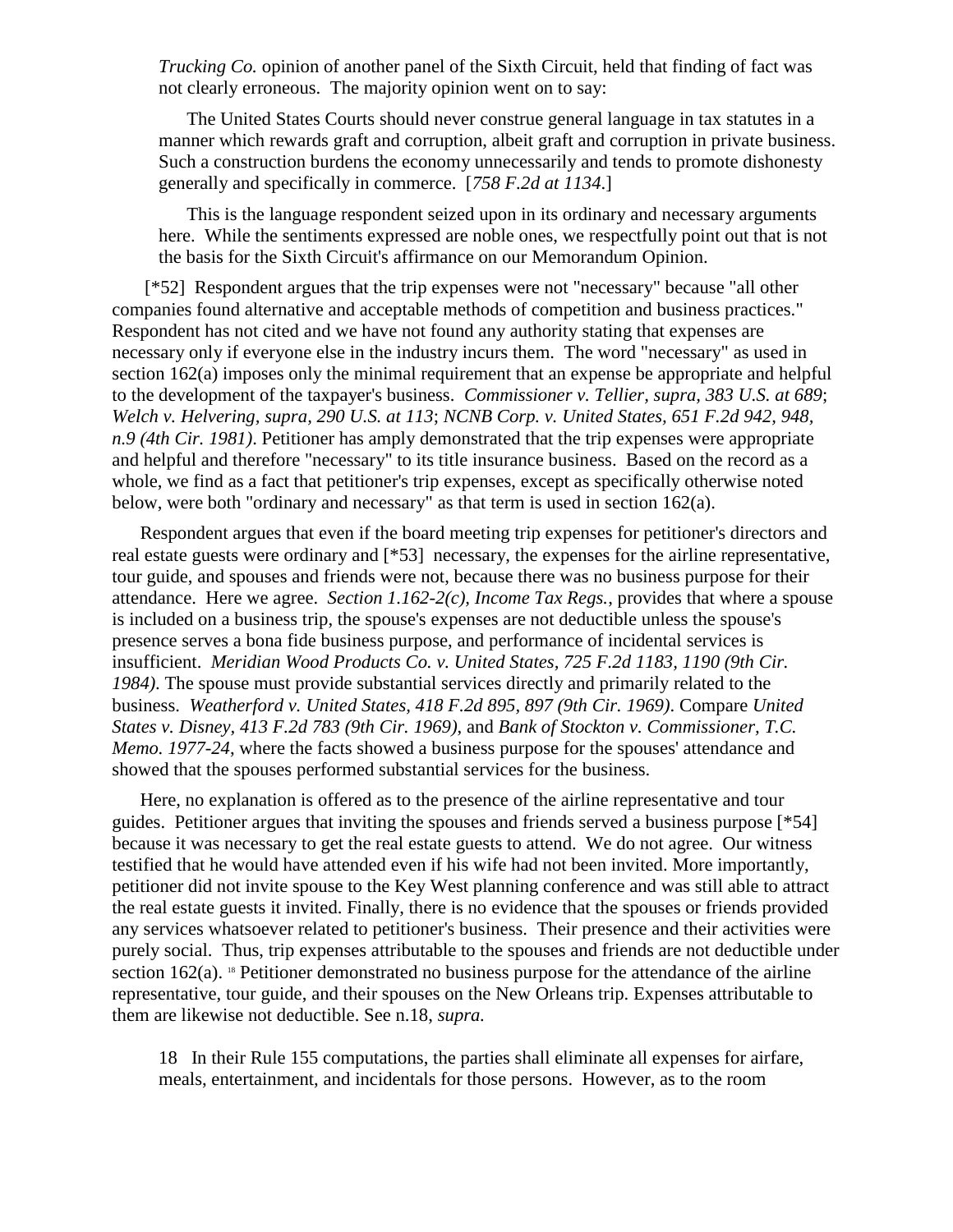expenses, the parties shall eliminate only the difference, if any, between the single room rates and the double room rates as room expenses attributable to spouses.

In sum, the [\*55] reasonable trip expenses attributable to petitioner's officers, directors, and real estate guests were ordinary and necessary business expenses and therefore deductible under section  $162(a)$ .

## B. *Section 274(a)* <sup>19</sup>

19 Because of our holding that the trip expenses for the tour guide, airline representative, and spouses and friends are not deductible under section 162, our consideration of section 274 is limited to whether it disallows the otherwise allowable expenses for petitioner's officers, directors, and real estate guests.

Section  $274(a)(1)(A)$  disallows deductions for entertainment expenses otherwise allowable under section 162 unless the taxpayer establishes that the entertainment activity was either (1) "directly related to" the active conduct of the taxpayers trade or business, or (2) in the case of entertainment directly preceding or following a substantial and bona fide business discussion "associated with" the active conduct of the taxpayer's trade or business. *Section 1.274-2(c)(3), Income Tax Regs.*, sets forth the general requirements for the directly related test. <sup>20</sup> *Section 1.274-2(c)(3)(i), Income Tax Regs.*, requires that the taxpayer have more than  $[{}^{*}56]$  a general expectation of deriving some income or other specific trade business benefit *other than the goodwill of the persons entertained. Walliser v. Commissioner, supra, 72 T.C. at 441*. Respondent argues that petitioner incurred the trip expenses primarily for either social purposes or goodwill and therefore does not satisfy this requirement. Respondent says the trips were to desirable locations and that petitioner's officers, directors, and real estate guests had ample time to enjoy the pleasurable distractions available to them during the trips. These facts do not prove that the trips were primarily for social or goodwill purposes.

20 The regulations generally adopt the language of the legislative history for section 274. See H. Rept. No. 1447, 87th Cong., 2d Sess. (1962), *1962-3 C.B. 405, 424-425*. See generally, *Berkeley Machine Works & Foundry Co. v. Commissioner, 623 F.2d 898, 902- 903 (4th Cir. 1980)*; *Walliser v. Commissioner, 72 T.C. 433, 439-442 (1979)*; *St. Petersburg Bank & Trust Co. v. United States, 362 F. Supp. 674, 677-679 (M.D. Fla. 1973)*, affd. without published opinion *503 F.2d 1402 (5th Cir. 1974)*.

[\*57] As discussed more fully below, petitioner held bona fide business meetings on each trip -- formal board meetings during three trips and a corporate planning conference during the fourth trip. The real estate guests participated in these meetings carried over into conversations among petitioner's officers, directors, and real estate guests during meals and other activities that took place during the trips. Also, as discussed more fully below, petitioner has established the business purposes for and business benefits from the trip.

Petitioner has also satisfactorily explained the location and length of the trips. Petitioner's real estate guests were engaged in demanding businesses and legal practices. Holding the meetings at resort locations on four-day trips increased the willingness of petitioner's guests to attend because it forced them to make plans in advance and set aside time for the trips. Petitioner believed the out-of-state locations were necessary to insure that the real estate guests would attend and petitioner would achieve its business purposes for the trips. Petitioner's real estate guests attended because they were pleased to be invited on such nice trips and felt [\*58] honored to be included in such a select group of well-respected members of the North Carolina real estate industry.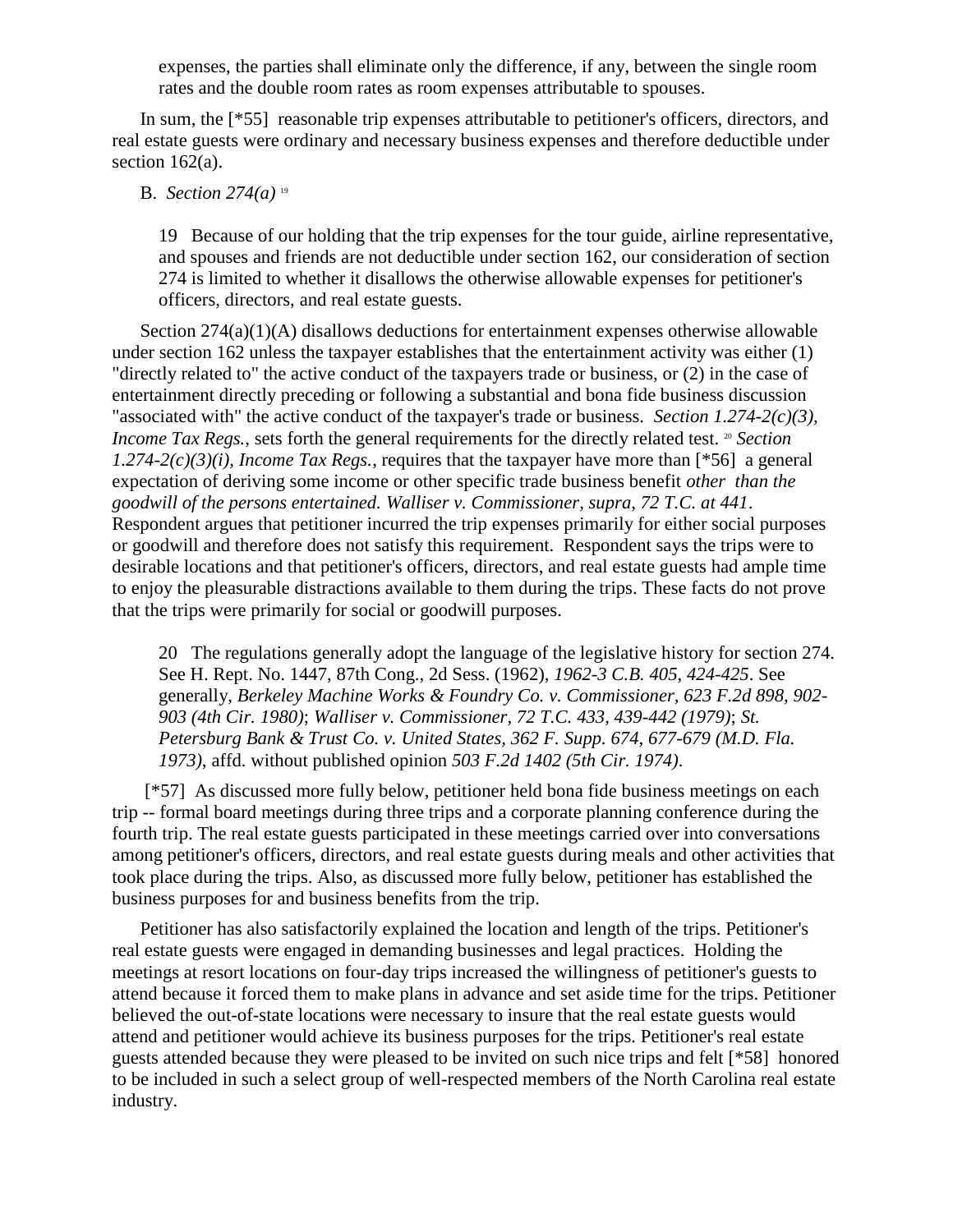Respondent also contends that many of the guests were invited on more than one trip and had long-term relationships with petitioner. That does not show that the trips were primarily for social or goodwill purposes.

Petitioner held the out-of-state board meetings for a variety of business reasons and achieved a number of business benefits from them. The out-of-state meetings enabled Toms and petitioner's directors to learn about the philosophy, procedures, and expertise of petitioner's attorney-guests. Toms used this knowledge in his underwriting decisions and petitioner's directors used it in considering attorneys for petitioner's approved attorneys list. Petitioner explained to its real estate guests petitioner's underwriting philosophy and what petitioner expects from attorneys with whom it deals. During the board meetings, petitioner revealed confidential information about its operations and financial soundness to its real estate guests so they could be confident that petitioner, although a newcomer to the industry, stood solidly behind its insurance policies. [\*59] At the meetings, petitioner received input from its real estate guests on a variety of topics, including petitioner's approved attorneys list, petitioner's conservative underwriting philosophy, and a number of technical topics as well. Petitioner's directors and real estate guests also discussed recent developments in the industry. Petitioner demonstrated to its guests that although it was a young company, its management was experienced and capable of handling any problem encountered. During the trips, petitioner's real estate guests established working relationships with Toms such that they felt comfortable contacting Toms about title problems they encountered in their real estate businesses and practices. Petitioner's guests also learned how to handle various problems and met other attorneys they could call on for advice. The trips allowed petitioner to advertise its services and expertise more effectively than other means of advertising. Finally, petitioner learned of potential sources of new business.

Petitioner held the out-of-state planning conference in direct response to criticism that petitioner's underwriting philosophy was too restrictive and too conservative. Toms [\*60] sought to question petitioner's directors and real estate guests about their views of petitioner's philosophy. Toms found the meetings informative and used this information in subsequently guiding petitioner's operations. Petitioner's directors and real estate guests also discussed a number of topics of important to petitioner.

These facts show that petitioner held the out-of-state meetings to obtain specific business benefits. Thus, petitioner had more than a general expectation of deriving (and derived) business benefits other than just the goodwill of its real estate guests.

*Section 1.274-2(c)(3)(ii), Income Tax Regs.*, requires that during the entertainment period the taxpayer must actively engage in a business meeting or other business transaction to obtain the income or other specific business benefits sought. Respondent suggests that the evidence does not sufficiently establish that formal business meetings took place during the trips. We disagree.

The parties stipulated into the record minutes from the New Orleans and Las Vegas board meetings. Respondent suggests that these minutes do not adequately substantiate that formal business meetings took place. Respondent [\*61] highlights a host of what he views as deficiencies in the minutes. Respondent's arguments are simply unavailing. The minutes reflect meetings wherein petitioner's officers and board of directors conducted regular corporate business which led to discussion in which petitioner's real estate guests participated. There is nothing in the record casting a shadow on the authenticity of the minutes.

Moreover, the record is replete with evidence such as confirmations of meeting room arrangements, hotel statements showing charges for meeting rooms and refreshments for coffee breaks during the meetings, and trip itineraries, as well as voluminous testimony establishing that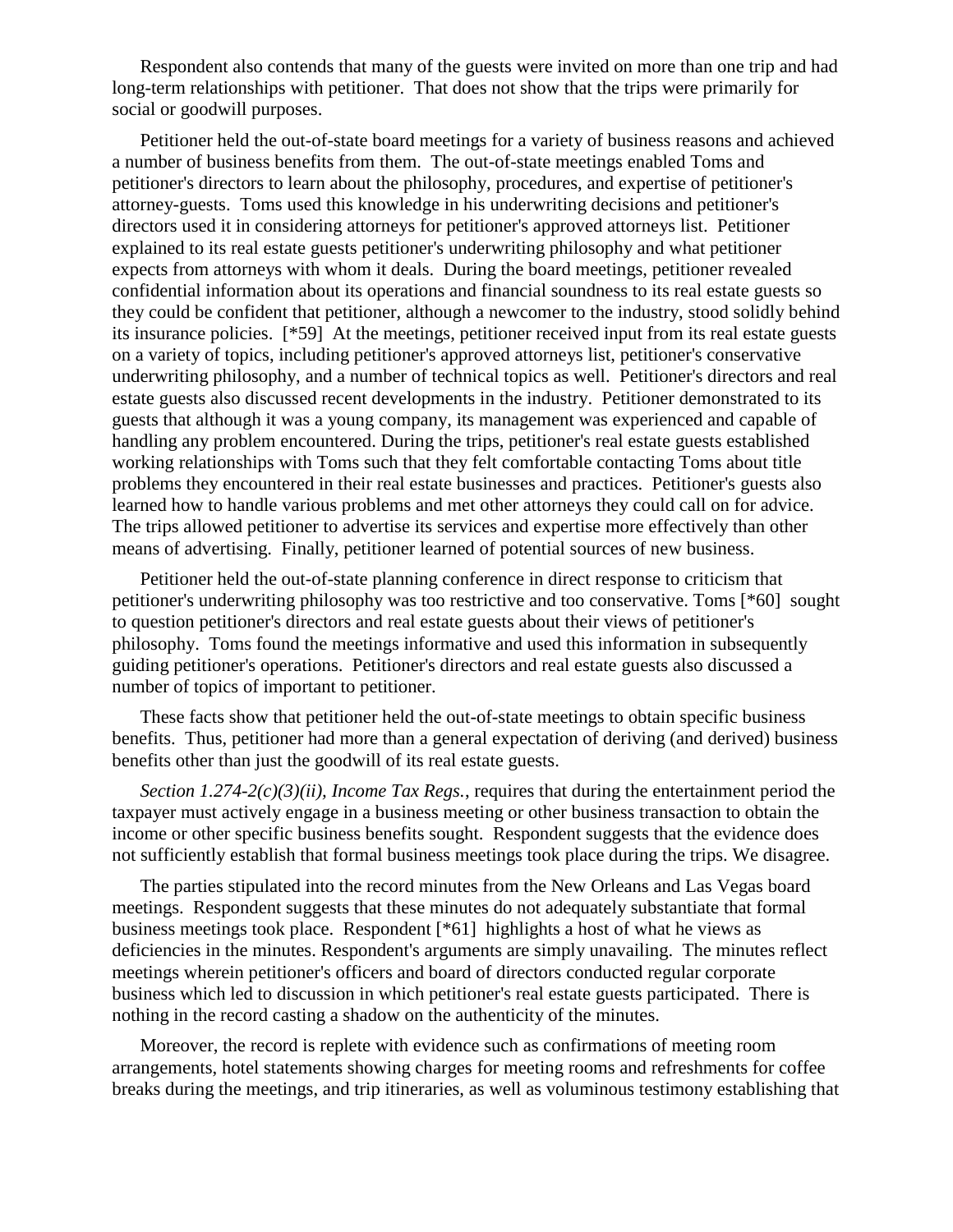formal board meetings took place during the New Orleans, Las Vegas, and Puerto Rico trips. Although petitioner could not locate the minutes from the board meeting during the Puerto Rico trip, the trip itinerary, confirmation of the meeting room arrangements, and the sworn testimony indicate that it was similar to the board meetings on the other trips. While it is not clear precisely how long the meetings lasted, the minutes from the New Orleans and Las Vegas meetings show that the meetings were of substantial length.

[\*62] The planning conference meetings during the Key West trip were likewise formal business meetings. Petitioner prepared a formal agenda of topics to be discussed each day. The meetings were of substantial length to cover all of the topics on the agenda.

In short, we are satisfied and find as a fact that petitioner actively engaged in formal, prearranged business meetings during the out-of-state trips. We think this fact provides a crucial distinction between this case and those cited by respondent. See *Berkley Machine Works & Foundry Co. v. Commissioner, 623 F.2d 298 (4th Cir. 1980)*; *Hippodrome Oldsmobile, Inc. v. United States, 474 F.2d 959 (6th Cir. 1973)*; *Walliser v. Commissioner, 72 T.C. 433 (1979)*; *St. Petersburg Bank & Trust Co. v. United States, 362 F. Supp. 674 (M.D. Fla. 1973)*, affd. without published opinion *503 F.2d 1402 (5th Cir. 1974)*. All of those cases involved trips, pleasure boat excursions, or other social outings during which the taxpayers' representatives informally mingled among the guests and discussed business during otherwise purely social functions. Here, in contrast, petitioner's [\*63] officers, directors, and real estate guests met in a hotel conference room <sup>21</sup> and conducted formal board meetings which were expanded to include discussions in which the real estate guests participated. The informal, general "shop talk" involved in the cited cases falls far short of the formal business conducted during the out-of-state meetings in this case.

21 On the Key West trip, petitioner arranged to have the living room of a villa set up to accommodate the two-day meetings.

In conclusion, contrary to respondent's arguments, we conclude that the trip expenses attributable to petitioner's directors, officers, and real estate guests were directly related to the active conduct of petitioner's business. <sup>22</sup>

22 Because of our holding, we need not address petitioner's alternative arguments that its trip expenses satisfy the "associated with" test of section  $274(a)(1)(A)$  and that at least certain of the expenses are not subject to the limits of section 274(a) because they fall within the exceptions then provided by section  $274(e)(1)$  for business meals under circumstances conductive to business discussions and section 274(e)(6) for expenses directly related to business meetings of taxpayer's directors. We think that on this record petitioner clearly would satisfy the alternative "associated with" test.

[\*64] C. *Section 274(d)*

Section 274(d) disallows entertainment expenses unless the taxpayer substantiates by adequate records or sufficient evidence corroborating his own statement (1) the amount of the expense, (2) the time and place of the entertainment, (3) the business purpose of the expense, and (4) the business relationship between the taxpayer and the person entertained. <sup>23</sup> *Berkley Machine Works & Foundry Co. v. Commissioner, supra, 623 F.2d at 906*. These requirements are, of course, fleshed out in the requirements. See *sec. 1.274-5, Income Tax Regs.*

23 Respondent appears to concede all of these requirements for the out-of-state meetings except the business purpose item. If respondent does not so concede, it is clear from our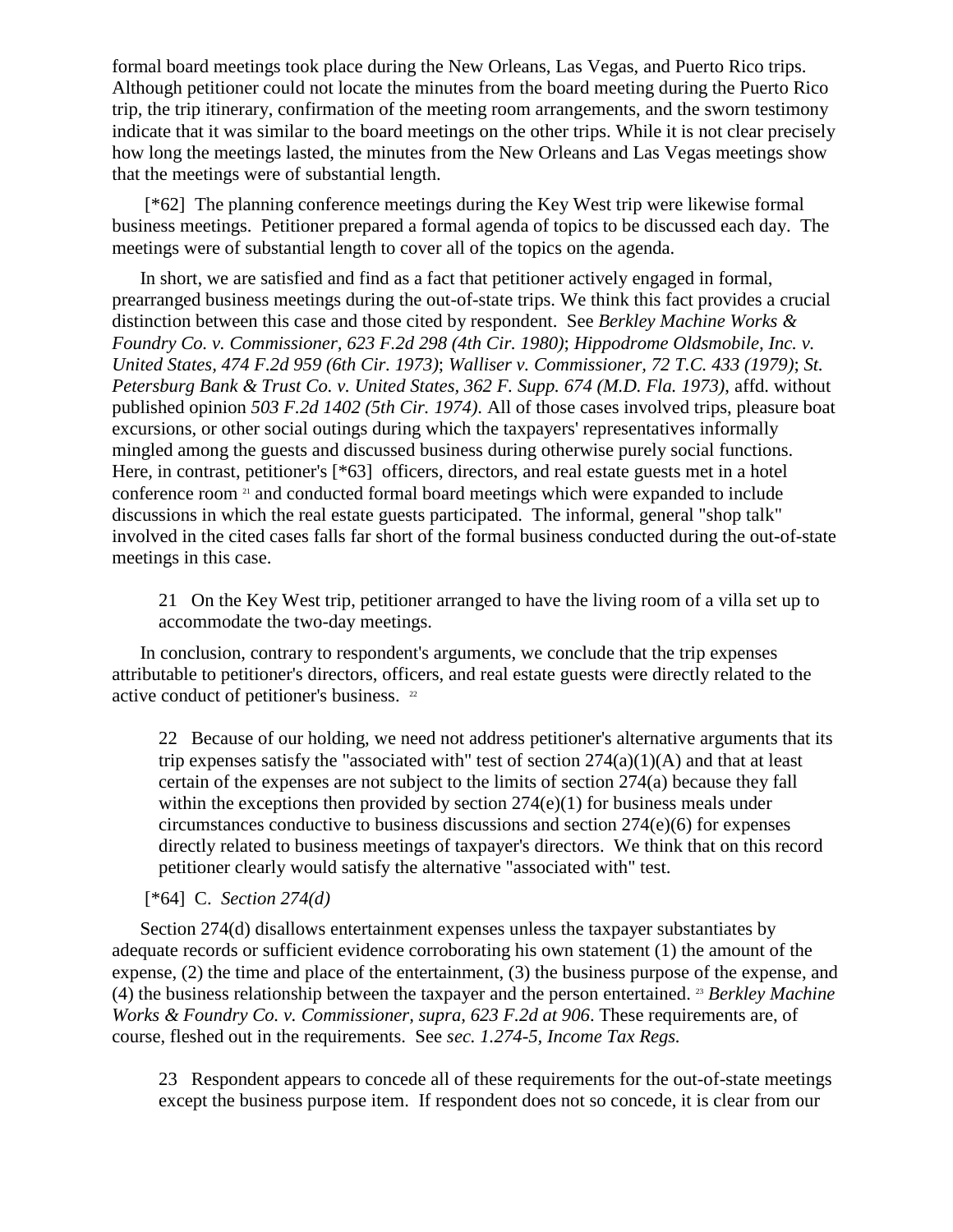findings of fact that the other requirements have been fully satisfied with the following minor exceptions. The \$ 2,042 for silver trays for souvenirs for the Las Vegas trip is unreasonable in amount, appearing to be duplicate payments by petitioner; only the one \$ 628 amount is properly substantiated. The expenditure for "no shows" at the dinner show in Las Vegas clearly related to persons other than the 62 invited guests, and that amount of \$ 73.24 is not properly substantiated as an expense for this out-of-state board meeting. For the Puerto Rico trip, an amount of \$ 4,091.83 of the hotel charges of \$ 13,106.83 was unexplained, and therefore not properly substantiated. The airfare paid for a 12th person who did not attend the Key West planning conference is not allowable so the \$ 3,096 should be reduced by \$ 258, and only \$ 2,838 is allowable.

[\*65] Adequate records consist of an account book, diary, statement of expense, or similar record and documentary evidence which, in combination, are sufficient to establish the expense elements. *Sec. 1.274-5(c)(2)(i), Income Tax Regs.*; *Berkley Machine Works & Foundry v. Commissioner, supra, 623 F.2d at 906*. If the taxpayer attempts to substantiate the expense element by his own statement, it must contain specific information in detail as to each element, and the corroborative evidence must be sufficient to establish the element. *Sec. 1.274-5(c)(3), Income Tax Regs.*; *Berkley Machine Works & Foundry v. Commissioner, supra, 623 F.2d at 906*. Corroborative evidence of business purpose may be circumstantial. *Sec. 1.274-5(c)(3), Income Tax Regs.*

Respondent argues that petitioner has failed to establish the business purpose of the trips because "[t]he meetings, if they occurred at all, were not clearly defined and prearranged, but appear to be an afterthought to the entire trip." On the record before us, we simply cannot and do not agree. Attached to the minutes of the New Orleans and Las Vegas meetings are standard notices of the meetings addressed [\*66] to the board members and dated at least a week in advance of the meetings. Attached to the notices are affidavits certifying that the notices were mailed to the directors. Moreover, the minutes themselves reflect discussions of petitioner's operations and financial situation, and other matters such as petitioner's approved attorneys list, which obviously required preparation by Toms and Hinton before the meetings. Although petitioner could not locate the minutes from the Puerto Rico meeting, the record contains a letter from Toms to the Puerto Rico hotel that included a "Function Sheet" on which Toms specified the date, time, type of room required, and other requirements for the meeting. Almost one month before the Key West trip, Toms sent letters to the guests requesting ideas for topics to be placed on the agenda for the planning conference. Petitioner prepared a formal agenda of items to be discussed each day during the planning conference. Considering this contemporaneous documentary evidence, most of which respondent stipulated into evidence, we fail to see how respondent can continue to argue that the meetings did not occur or were "afterthoughts" to the trips. In any event, [\*67] we reject respondent's argument as without factual basis. Petitioner has clearly established the business purposes of its out-of-state board meetings and planning conference as required by section 274(d).

We have previously discussed petitioner's business purposes for and business benefits from those out-of-state board meetings and planning conference. These purposes and benefits were specifically testified to by Toms and corroborated by board meeting minutes, the planning conference agenda, and the testimony of numerous witnesses. We think petitioner has satisfied the substantiation requirements of section 274(d). Compare *Berkley Machine Works & Foundry Co. v. Commissioner, supra, 623 F.2d at 906-907*.

II. *Raleigh Board Meeting*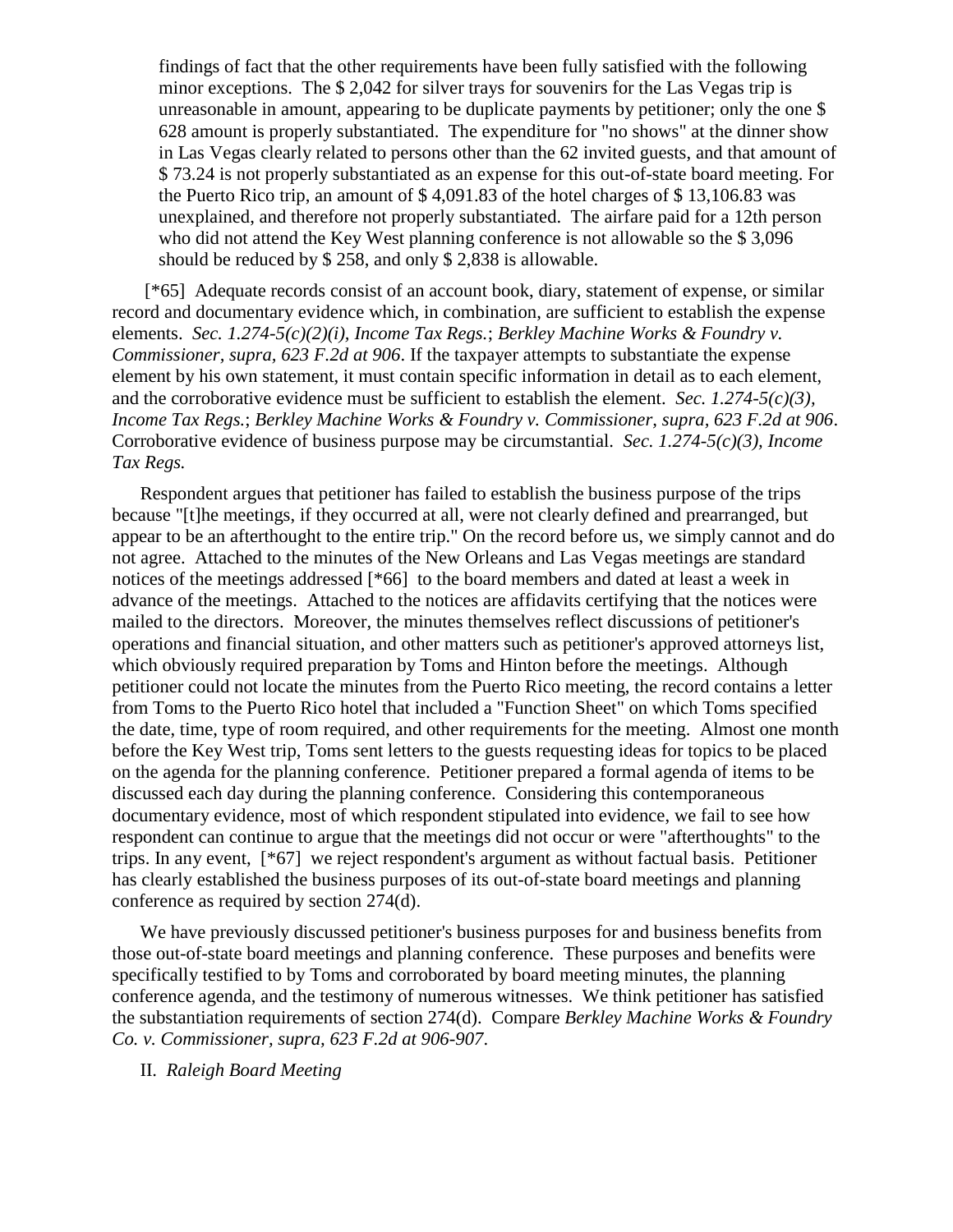On Friday, October 7, 1977, petitioner held a board meeting in Raleigh, North Carolina. In the four-day period from October 6-9, 1977, petitioner hosted a golf outing and a cocktail-buffet party, took a group to a college football game, and paid the weekend hotel bills for two of its directors and other unidentified individuals. Respondent agues that petitioner failed to substantiate the business purpose for these social [\*68] events as required by section 274(d). In this instance, we agree.

Petitioner's social functions during this four-day period differ qualitatively and quantitatively from petitioner's out-of-state meetings. The business meetings were the focal point of the out-ofstate trips. Petitioner's real estate guests attended and actively participated in those out-of-state meetings. The meeting discussions carried over into the remainder of those trips. In contrast, there is not evidence that anyone other than petitioner's own officers and directors attended the Raleigh board meeting. Thus, the business purposes evidenced by the meeting do not carry over to the surrounding social events, and the purported business purposes of these social events must be independently substantiated.

The only evidence regarding the business purpose of the social events was Toms' testimony. He testified generally that the social events gave him and petitioner's directors an opportunity to learn about the guests' knowledge of and philosophy towards real estate. Petitioner offered no corroborative evidence. Moreover, there is no evidence of any business discussions actually taking place during any of these [\*69] social functions. Toms' general testimony, standing alone, does not satisfy the substantiation requirement of section 274(d). *Secs. 1.274-5(b)(3)(iv)*, *1.274-5(c)(3), Income Tax Regs.*; *Berkley Machine Works & Foundry Co. v. Commissioner, supra, 623 F.2d at 906-907*. Thus, petitioner's expenses incurred for the social events surrounding the Raleigh board meeting are not properly deductible.<sup>24</sup>

24 While the expenses of the board meeting itself would be deductible without regard to section 274 requirements, unfortunately petitioner failed to establish the nature and amount of such expenses. Since section 274 would not apply to the Raleigh board meeting as much, the Court could apply the *Cohan* rule, but there is simply no basis in the record for making any approximation and to permit recovery would be sheer "unguided largesse." *Williams v. United States, 245 F.2d 559, 560 (5th Cir. 1957)*.

### III. *Legal and Investment Counseling Fees*

From 1975, when petitioner was incorporated, through 1979, Hinton, petitioner's majority shareholder, provided both legal and investment counseling services to petitioner. During 1975 and 1976, petitioner [\*70] did not compensate Hinton for his legal services. During 1977, 1978, and 1979, petitioner paid Hinton \$ 10,000, \$ 24,000, and \$ 26,000, respectively, for legal services. Petitioner did not compensate Hinton for his investment counseling services until 1978, when petitioner paid Hinton \$ 36,000. Petitioner also paid Hinton \$ 30,500 for investment counseling services during 1979. Respondent disallowed a large portion of the deductions for fees paid during 1978 and 1979 because respondent did not consider these amounts ordinary and necessary within the meaning of section 162(a).

Section  $162(a)(1)$  allows as a deduction all ordinary and necessary business expenses, including a reasonable allowance for compensation for personal services actually rendered. To be deductible, compensation must be reasonable in amount and paid purely for personal services. *Sec. 1.162-7(a), Income Tax Regs.* The form or method of fixing the amount of compensation does not determine its deductibility. *Sec. 1.162-7(b)(2), Income Tax Regs.*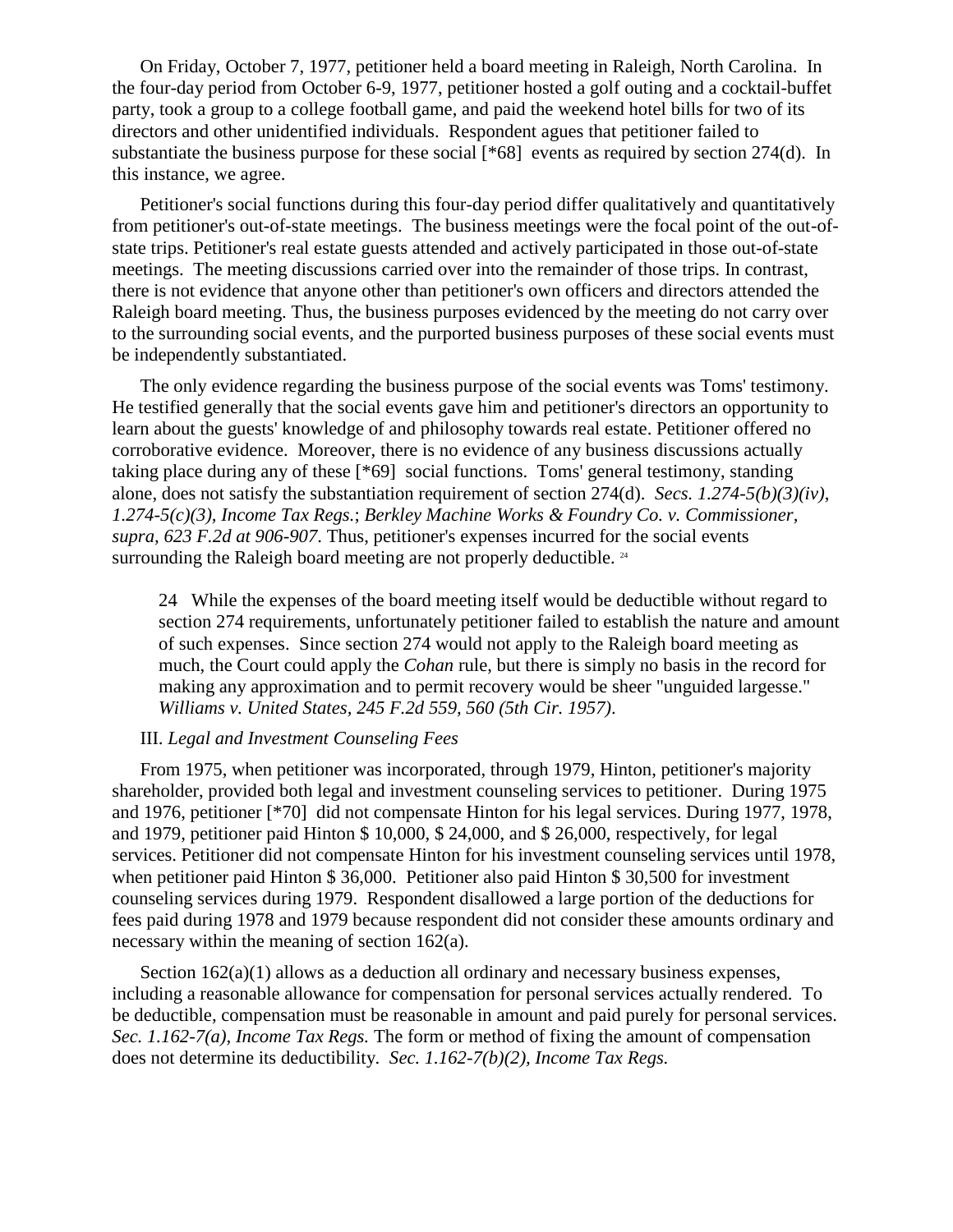Whether payments are compensation for services rendered and are reasonable in amount are questions of fact to be decided based on the particular facts and circumstances [\*71] of each case. *Levenson & Klein, Inc. v. Commissioner, 67 T.C. 694, 711 (1977)*, and cases cited therein. Petitioner bears the burden of proof. *Botany Worsted Mills v. United States, 278 U.S. 282 (1929)*; Rule 142(a). When a case involves a closely held corporation, we must closely scrutinize all the facts to determine the reasonableness of the compensation. *Miles-Conley Co. v. Commissioner, 173 F.2d 958, 960 (4th Cir. 1949)*, affg. *10 T.C. 754 (1948)*; *Levenson & Klein, Inc. v. Commissioner, supra, 67 T.C. at 711*. There are a number of factors we must consider: the payee's qualifications, the nature, extent and scope of his work, the size and complexities of the business, a comparison of compensation paid with the corporation's gross and net income, the prevailing general economic conditions, the prevailing rates of compensation paid by comparable companies for comparable work, the taxpayer's general compensation policy, and in the case of small corporations with a limited number of employees, the compensation paid to the particular individual in prior years. However, no single factor is decisive. [\*72] *Mayson Mfg. Co. v. Commissioner, 178 F.2d 115, 119 (6th Cir. 1949)*; *Levenson & Klein, Inc. v. Commissioner, supra, 67 T.C. at 711-712*.

Respondent argues that petitioner has not adequately proven that Hinton in fact provided legal and investment counseling services to petitioner and the amount of time Hinton spent providing these services. We disagree. We found both Hinton and Toms to be forthright and credible witnesses and their testimony to be wholly worthy of belief. Moreover, petitioner offered into evidence a copy of Hinton's 1978 desk calendar, which indicated that Hinton had spent time on petitioner's legal and/or investment matters virtually every business day that year. In addition, respondent did not disallow any portion of the deduction petitioner claimed for the \$ 10,000 in legal fees paid to Hinton during 1977. Consequently, we reject respondent's argument, and based upon the testimony of Hinton and Toms, we find that Hinton provided substantial legal and investment counseling services to petitioner each year from 1975 through 1979.

Hinton provided legal services to petitioner on a daily basis. Petitioner constantly needed [\*73] outside legal counsel because other than two secretaries, Toms was petitioner's only fulltime employee. Tom's experience or expertise was in insurance underwriting and not in general real estate law. In making underwriting and other decisions, Toms needed legal advice from someone, such as Hinton, who had an intimate knowledge of real estate law. The record establishes the complex and involved nature of the legal services Hinton rendered to petitioner.

Investments were also not within Toms' experience or expertise, and petitioner therefore needed someone to manage its assets. There were complex legal requirements to satisfy in managing petitioner's assets. This work required Hinton's daily attention to maximize petitioner's investment income.

Respondent also argues that petitioner's payments to Hinton were excessive compared to payments made by comparable companies for similar services. The problem with respondent's broad argument is a lack of factual support. His comparisons are woefully inadequate. Two of petitioner's competitors retain outside legal counsel only on a per hour basis. This does not prove that the monthly retainer petitioner paid Hinton was unreasonable. [\*74] Another competitor has a law firm on a \$ 150 per month retainer. This retainer covers only general corporate matters, and that competitor pays separately for any other legal work it requires. The record does not show what that competitor's total legal fees amount to. Another competitor with an investment portfolio of about \$ 10 million in assets pays an annual fee of \$ 6,700 for investment advice plus brokerage charges for purchases and sales. However, the investment advisor is owned by the same corporation as the competitor, and we cannot find that the fee thus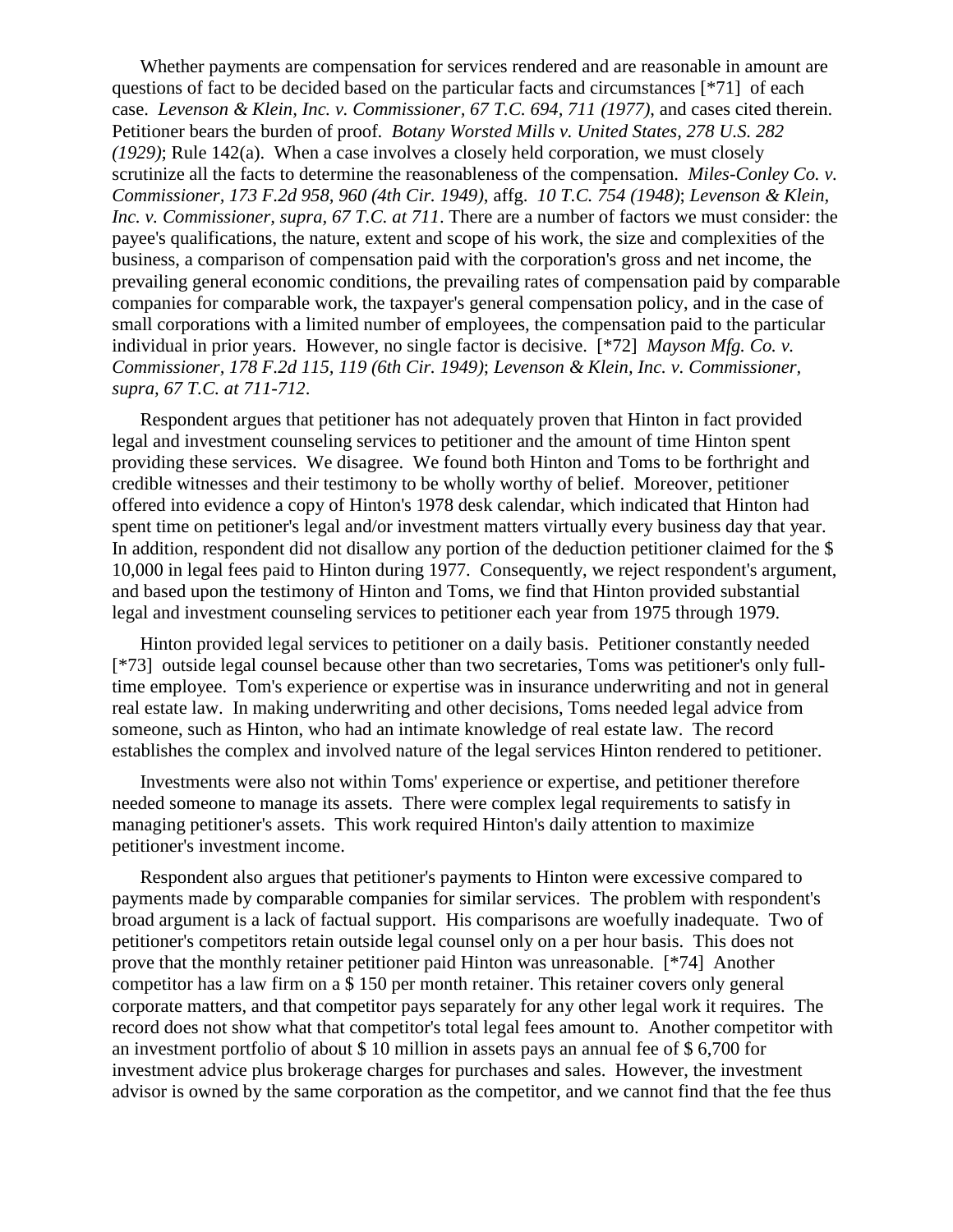charged is determined at arm's length. Because respondent's comparisons are inadequate, his broad argument is unavailing.

Respondent also argues that petitioner's payments to Hinton were disproportionately large for his qualifications. We disagree. The record establishes that Hinton was reasonably qualified to render legal advice on real estate matters to a title insurance company. Hinton had no formal business education other than attending the Young Executive Institute, a non-degree, "mini-M.B.A." program at the University of North Carolina's business school. However, because he was petitioner's majority shareholder, [\*75] Hinton obviously desired to maximize the safety and profitability of petitioner's investment portfolio. He therefore could be expected to, and did, educate himself to whatever degree necessary to ensure that his investment decisions would achieve those goals. The record shows that he was successful in doing that.

Respondent next contends that the disallowed portions of petitioner's payments to Hinton were constructive dividends, because as petitioner's income increased so did its payments to Hinton. Respondent argues that where a controlling shareholder experiences a sharp increase in compensation with no correlative change in the amount of character of services provided, the taxpayer must product persuasive evidence to justify the increase, citing *Heil Beauty Supplies v. Commissioner, 199 F.2d 193 (8th Cir. 1952)*. <sup>25</sup> Respondent also explains that the investment counseling fees petitioner paid Hinton during 1978 and 1979 were between 40 and 50 percent of petitioner's investment income during those years.

#### 25 Respondent also cites *Laputka v. Commissioner, T.C. Memo. 1981-730*.

Petitioner responds by pointing out that petitioner was not [\*76] incorporated until 1975 and was organized with the minimum capitalization required for title insurance companies. Petitioner needed to build up its reserves, and during 1975 and 1976 petitioner did not compensate Hinton for his services. In 1977, petitioner paid Hinton \$ 10,000 in legal fees. Petitioner points out that it was not until 1978 and 1979, when it had built up sufficient reserves and enjoyed increased premium and investment income, that petitioner could afford to and did adequately compensate Hinton for the legal and investment counseling services he had provided to petitioner. The fact that petitioner did not compensate Hinton for his services until it could afford to does not convince us that the payments to Hinton were necessarily constructive dividends or unreasonable in amount. Petitioner's actions were entirely reasonable and largely explain the relationship between increases in petitioner's income and the payments to Hinton.

It is clear that we must consider the compensation petitioner paid Hinton in past years in determining the reasonableness of the payments in issue. *Mayson Mfg. Co. v. Commissioner, supra, 178 F.2d at 119*. Moreover, [\*77] say compensation petitioner paid Hinton during the years in issue for past services is deductible in the year paid. *Lucas v. Ox Fibre Brush Co., 281 U.S. 115, 119-121 (1930)*. During 1975 and 1976 petitioner did not compensate Hinton for his legal services. Petitioner paid Hinton \$ 10,000 for legal services in 1977, which respondent did not disallow. During 1978 and 1979 petitioner paid Hinton \$ 24,000 and \$ 26,000, respectively, for legal services, or a total of \$ 50,000. This amount spread out over 1975, 1976, 1978, and 1979, is only \$ 12,500 per year, a figure fairly close to the \$ 10,000 petitioner paid Hinton in 1977, which respondent allowed.

Petitioner paid Hinton \$ 36,000 and \$ 30,500 during 1978 and 1979, respectively, or a total of \$ 66,500, for investment counseling. This total spread out over 1975 through 1979 is some \$ 13,300 per year. Because Hinton provided essentially the same legal and investment counseling services from 1975 through 1979, but was not paid for them until the latter years, we think it reasonable to infer that at least some of the compensation paid during the later years was for